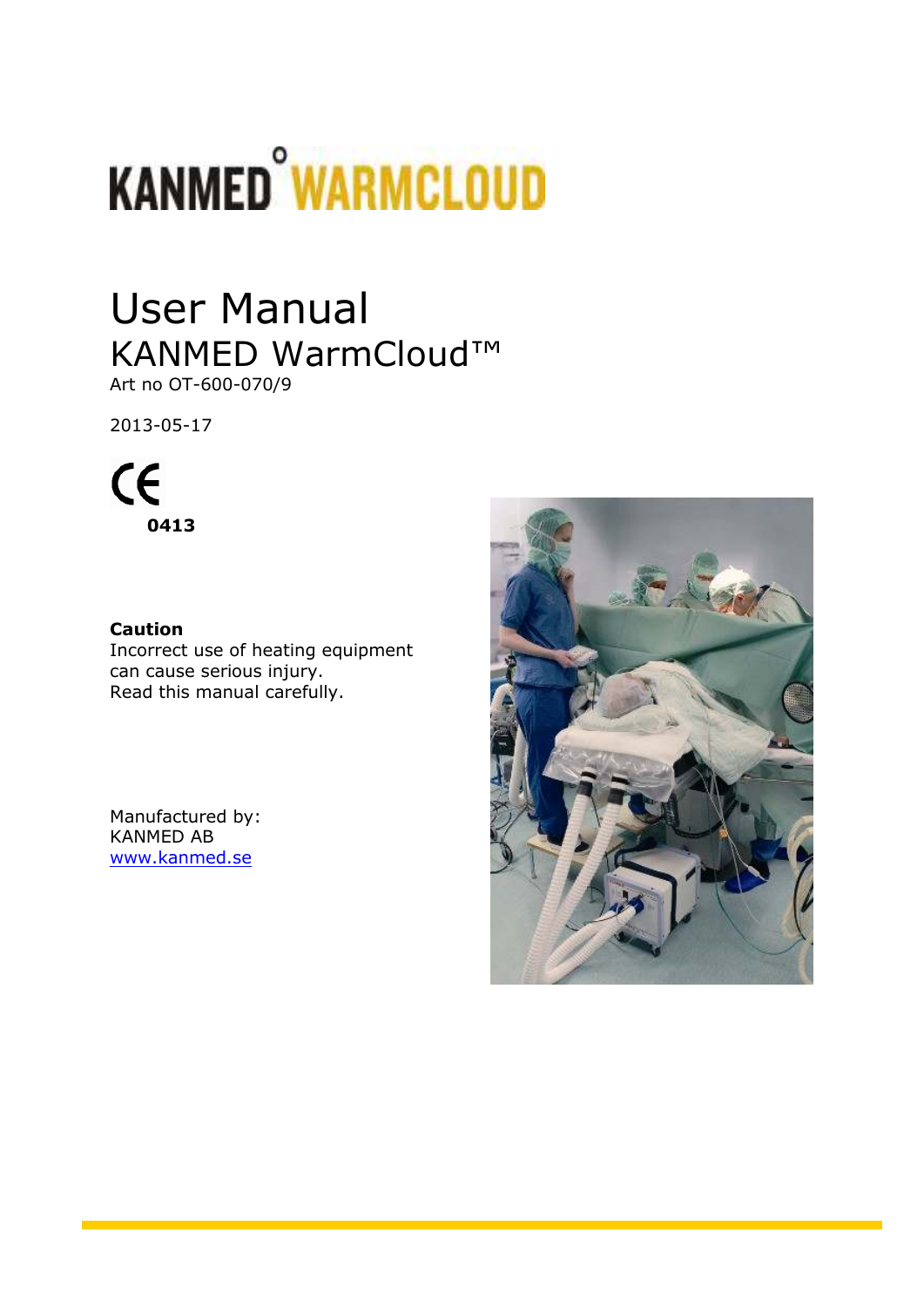

This manual is valid for KANMED WarmCloud system serial number 200 and above, with main program version 99 1.5 or higher and hand control program version 99 1.4 or higher. Subject to changes.

### **CONTENTS**

### **Unpacking the system**

Is the transport box intact?

If not make sure that the transport company notes this on the delivery receipt. If any damage is found on the equipment then this must be reported immediately to your supplier. Check against your order that everything has been delivered. **Note that KANMED WarmCloud is delivered from KANMED AB without the power cable.** Save the transport material.

Be careful not to damage the air hoses when removing the unit from the box.

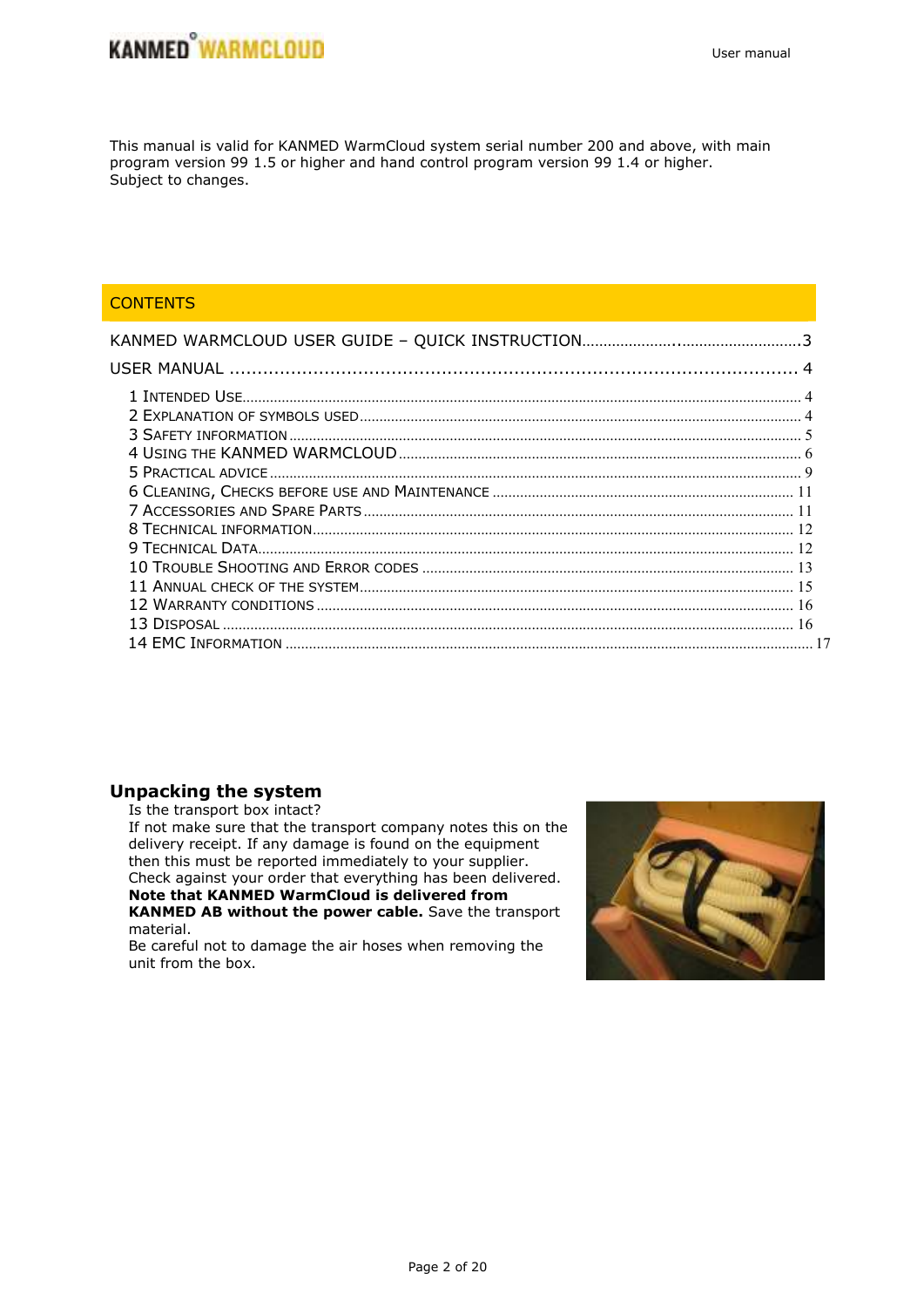# **KANMED WarmCloud User Guide - Quick instruction**

**Caution!** Incorrect use of heating equipment can cause serious injury. The user manual must be read completely before use.

#### **CAUTION**

The WarmCloud mattress is soft in order to prevent pressure sores. Consequently the patient stability may be slightly less than normal. Therefore it is important to follow the instructions below.

- Fasten the WarmCloud mattress to the OR table with the straps.
- Always secure the patient to the OR table with belts, hip pads and other means as per your hospital routine.
- Ensure that the mattress is correctly centred under the patient.
- Ensure that the Mattress is flat under the patient before inflating it (alternatively inflate before placing the patient on the Mattress).
- Stand next to the patient when inflating the mattress.
- Check the tension of safety belt and other patient security means after inflation of the mattress.

#### **NOTE**

Using a Kanmed WarmCloud mattress *with* straps **does not** replace/substitute the need of safety belts and routines as described above.

#### **Preparation**

Place the WarmCloud Air Mattress on the operating table. If the mattress has fastening straps then tie them to the side rail with a reliable knot. Do not tighten down the mattress too hard. The air hoses are connected to the air inlets and the Velcro straps are tightened securely. Connect the Hand Controller to the Main Unit. Connect the power cable to an outlet with protective grounding. Switch on the mains power switch, located at the power intake on the Main Unit. Observe that a self test is performed.

**Note:** *Alarm code* **PO LOS** *will be received after mains power has been reconnected. This is normal! Press the Alarm button to reset the alarm*. The system is now ready for operation.

#### **Start**

Press the  $\Phi$  button on the Hand Controller to start. Always attend the patient when inflating the mattress.

#### **Correct STOP procedure for the Control Unit**

Reduce the pressure to 0 alternatively press the start/standby button  $\Phi$  for 2 seconds. Switch of the Control Unit before you pull out the power cable.

#### **Adjusting the temperature**

42°C is the recommended start temperature and should be adjusted according to the patient's needs.

**Caution!** It is highly recommended to monitor the patient's actual core temperature with a reliable method.

#### **Adjusting the pressure**

Increase after start to about 45 mb. Then reduce to about 30 mb. Make sure that the patient is not "bottoming out". This will block the airflow and reduce the warming efficiency. Check by inserting your hand between the Mattress and the operating table under the heaviest part of the patient. Very important with heavy patients. If required, increase the pressure by 5 or 10 mb. Ensure that there are no wrinkled materials under the patient.

| <b>Skin</b><br><b>Protection</b>   | Always place a cushion under the part of the body located at the air inlets to prevent possible<br>local overheating and skin damage. This is especially important when selecting the highest<br>temperature and when using the short mattress.<br>Always use some kind of protection for the heels, especially if they are close to the air inlets. |
|------------------------------------|------------------------------------------------------------------------------------------------------------------------------------------------------------------------------------------------------------------------------------------------------------------------------------------------------------------------------------------------------|
| <b>Patient</b><br><b>Stability</b> | The Mattress may fill or empty unevenly, therefore you must stand next to the patient when<br>inflating or deflating the Mattress. Always make sure the patient is adequately secured to the<br>OR table, even if you are not planning to tilt the operating table.                                                                                  |
| <b>Weight limits</b>               | Please see section 5 for information and advice about patient weight limits.                                                                                                                                                                                                                                                                         |
| Reduced<br><b>Blood Flow</b>       | <b>Parts of the body that have reduced or no blood flow should not be warmed.</b> Reduce<br>the temperature setting to lowest value well ahead of a blood vessel shut off.                                                                                                                                                                           |
| <b>Error Codes</b>                 | Error codes are displayed on the hand controller. Full information is found in the user manual.                                                                                                                                                                                                                                                      |

#### **Important Safety information**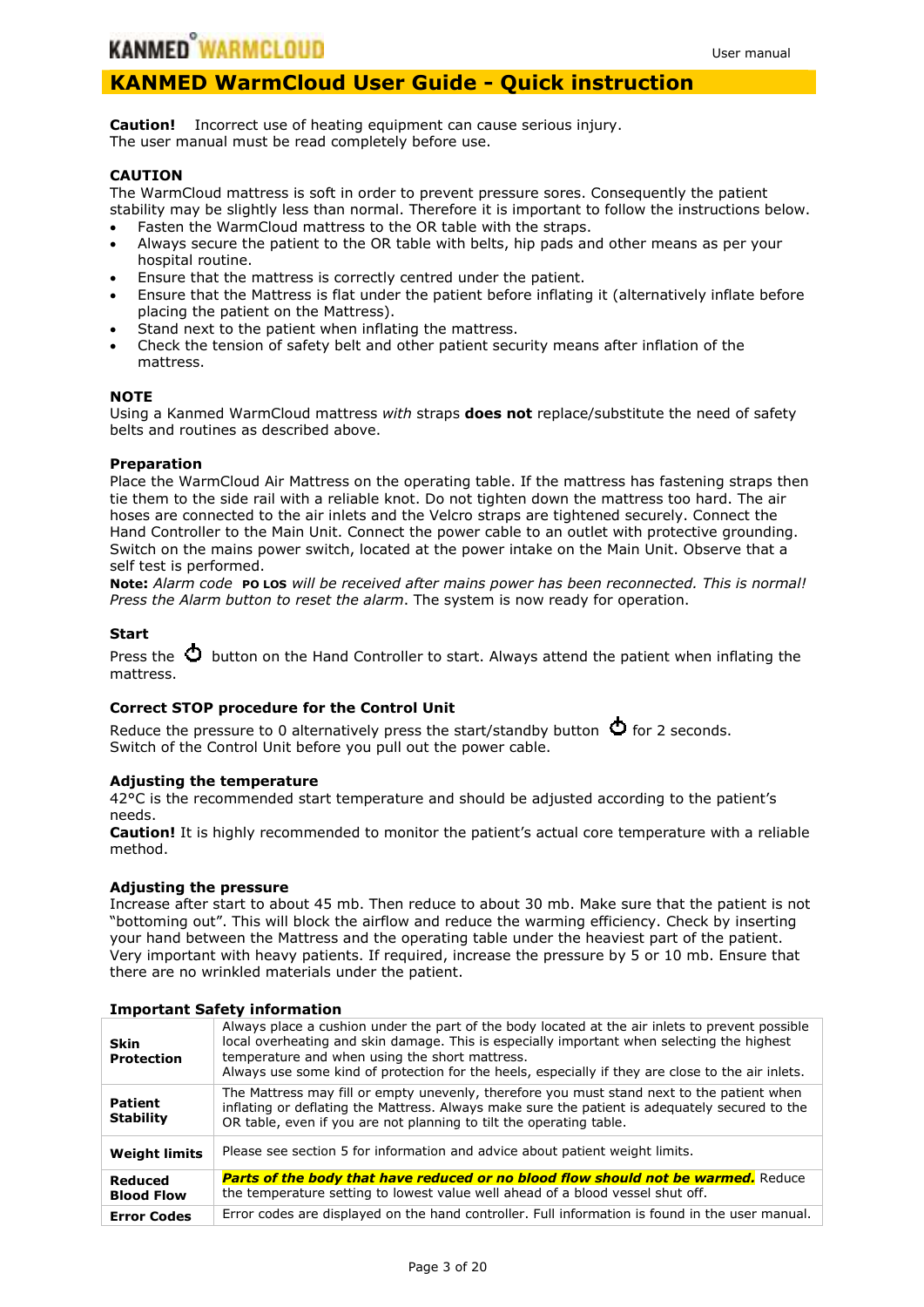# USER MANUAL

# 1 Intended Use

The KANMED WarmCloud, a pressure relieving warm air Mattress, is designed to be used pre, per and post operatively. It must be used according to this manual. The system is intended to reduce the risk of hypothermia and pressure sores. It is not intended for home use. It may only be used by qualified medical staff that has undergone proper product training according to the hospital routine.

#### **Only KANMED Warm-Air Mattresses can be used with the system. All other uses will risk the function of the system and patient safety.**

Latest version of the user manual and information about accessories can be found on www.KANMED.se

# 2 Explanation of symbols used



Start/stop button on Hand Controller



**I** ON (Main Unit power on switch)



**O** OFF (Main Unit power off switch)



Alarm Silence



Please read the instruction manual

Risk of explosion in the presence of inflammable gases.



**0413**

 $C \in$ 

Safety class BF, Defibrillator safe

Disposable (single patient use), shall not be reused.

Fulfils MDD93/42 ECC and EMC directive 89/336/EEC

- **+** Increase temperature / Increase pressure
- Decrease temperature/ Decrease pressure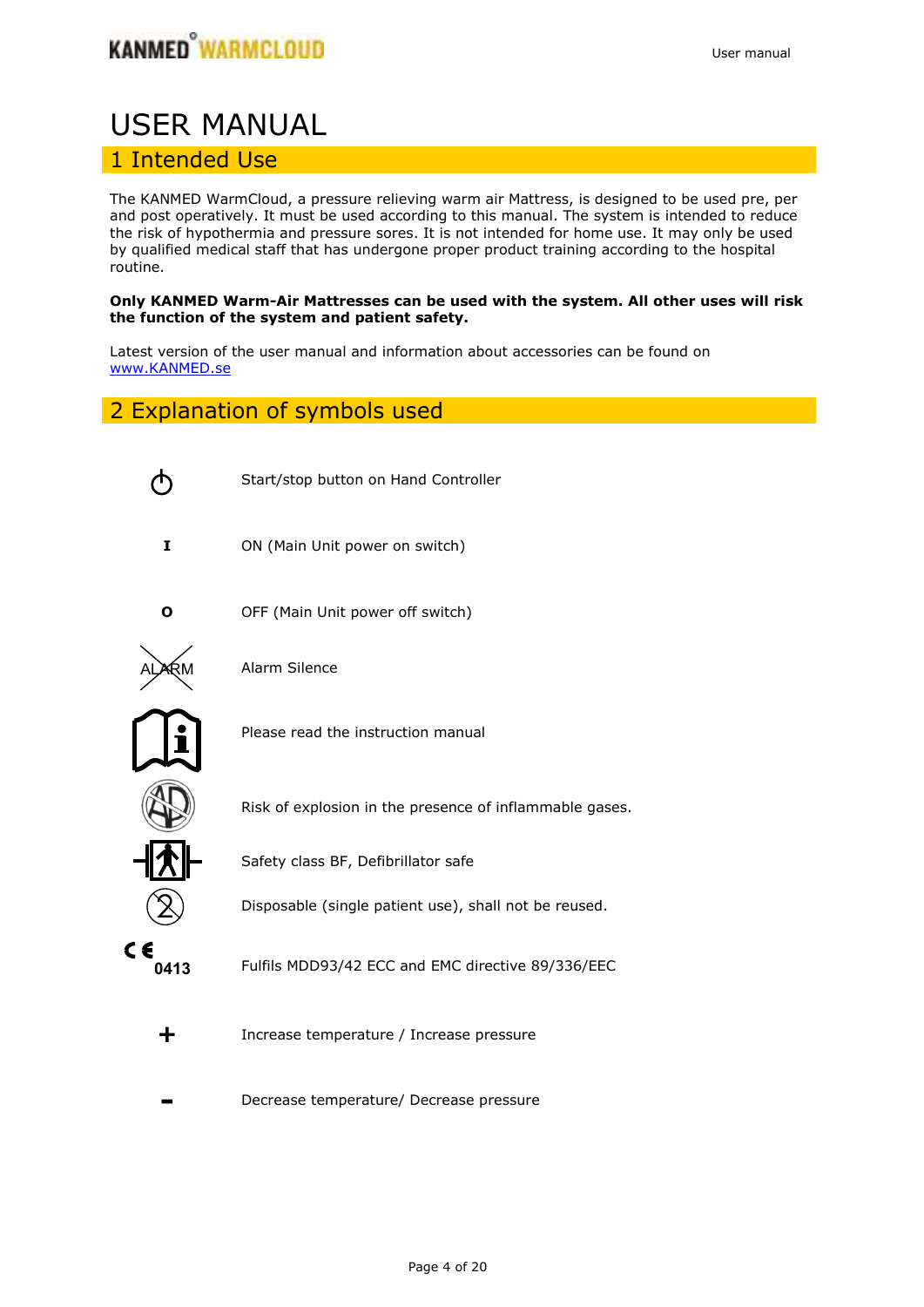# 3 Safety information

#### **Warnings**

- To ensure optimal performance and to prevent accidental misuse the user manual must be read completely.
- If you feel that the KANMED WarmCloud is not operating properly, then you must ask a qualified technician for advice.
- **Single Patient Use Mattress:** Reuse will cause leakage because of weakening of the plastic material and increase infection risk and void product liability.
- **Mattress Fixation straps**. If the mattress has fastening straps then they must be tightened to the side rails of the OR table with a reliable knot.
- **Operating table Safety Straps:** When the patient is secured by the safety straps/belts or other means (recommended standard procedure), check the tension after Mattress inflation.
- **Patient Stability:** The Mattress may fill or empty unevenly, therefore you must stand next to the patient when you are inflating or deflating the Mattress. Be extra careful, and always make sure the patient is adequately secured whenever tilting the operating table out of horizontal position. If the mattress is rolled in under the patient after the patient has been placed on the operating table, be extra cautious during inflation!
- *Skin Protection. Always place a cushion under the part of the body located at the air inlets to prevent possible local overheating and skin damage. This is especially important when selecting the highest temperature and when using the short mattress.*
- *Always use some kind if protection for the heels, especially if they are close to the air inlets.*  • **Compatibility:** Only use KANMED air Mattress with KANMED Main Unit to assure performance and safety.
- **Reduced Blood Flow**: *Parts of the body having reduced or no blood flow must not be warmed.* Reduce the temperature setting to lowest value well ahead of a blood vessel shut off.
- **Risk of Fire.** Protect the Mattress from laser, electrosurgical active knives and naked flame. Be particularly cautious after use of flammable disinfectants (e.g. alcohol).
- **Skin damage**. Ensure that there are no wrinkled materials under the patient.
- **MRI cameras:** The system is not designed or tested for use with MRI cameras.
- The system must always be connected to a mains outlet with proper protective grounding.
- **Patient weight**  Recommended upper weight limit 130 kg Read section 5 for more information
- Trans dermal medications (patches) can increase drug delivery, resulting in possible harm to patient when used with warming devices.
- •

#### **Cautions**

- Be careful not to puncture the Mattress.
- If for instance the patients head is mechanically fixated to the operating table then extra attention must be paid. The patient's body will drop about 5 cm if the mattress is deflated.
- If patient stability is vital for the operation, carefully evaluate the risk/benefit involved in using the system, with respect to the risk of involuntary deflation of the mattress.
- Remember to adjust the height of the arm supports after inflating the mattress.
- If the unit alarms or it has received mechanical damage, it should be examined by a technician. See section Trouble Shooting and Error Codes for advice.
- The KANMED WarmCloud is a powerful heating device! Always monitor the patient's actual body temperature with a reliable method. Be particularly observant on patients with low body mass (small children, elderly etc.), and use lower temperature settings on this patient category.
- Observe that the set temperature is an average air-temperature value and may differ somewhat from the actual mattress temperature, especially if the patient is covered with blankets.
- EMC. MEDICAL ELECTRICAL EQUIPMENT needs special precautions regarding EMC, and needs to be installed and put into service according to the EMC information which is provided on the KANMED home page under downloads.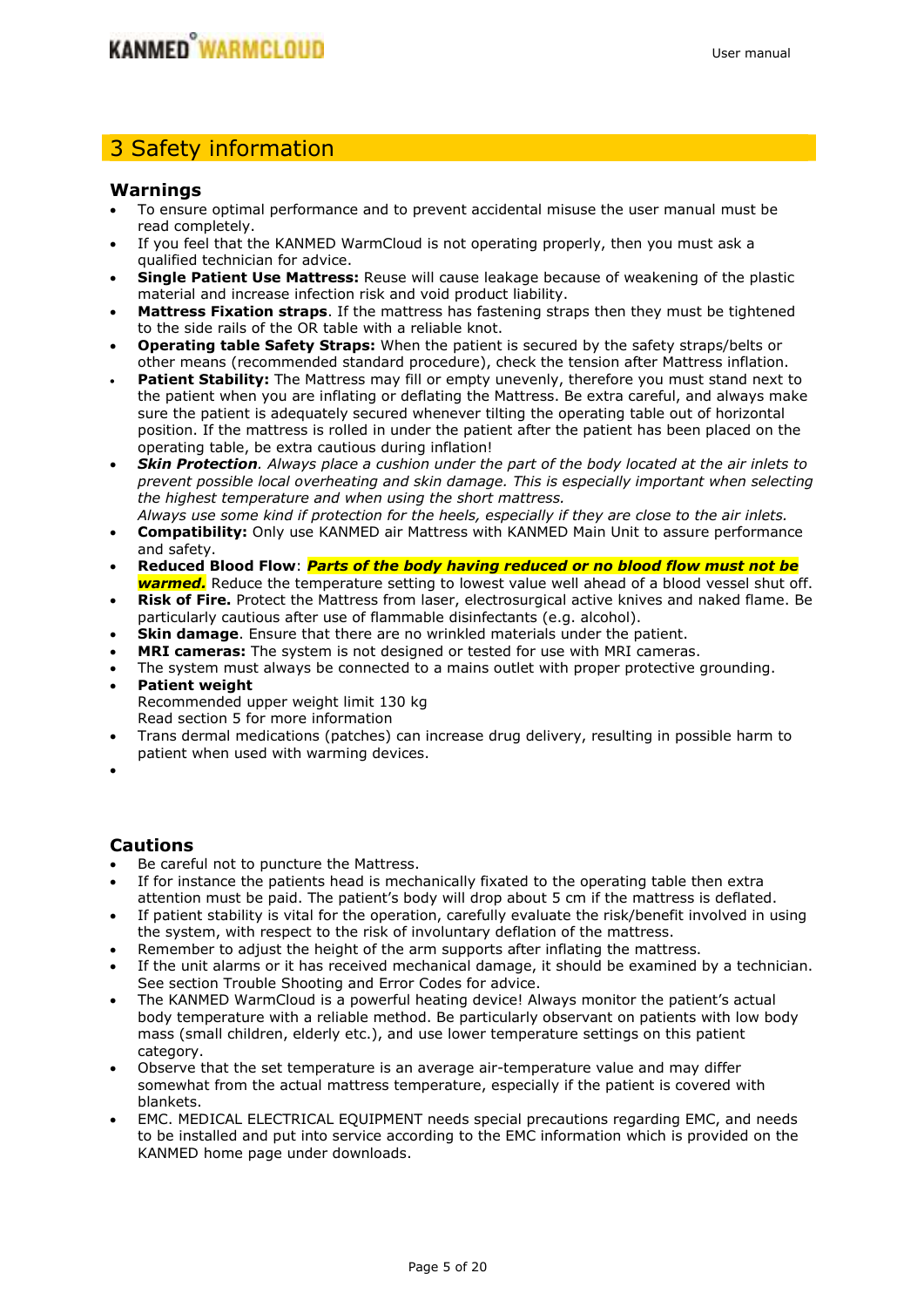# 4 Using the KANMED WARMCLOUD

#### **Description of system**

KANMED WarmCloud, a pressure relieving closed warm air patient warming system, is designed to be used pre, per and post operatively. It is a highly efficient patient warming system and is particularly suitable for long surgical cases where the risk of hypothermia and pressure sores is high.

KANMED WarmCloud is an under body warming system and thereby provides full access to the patient. It looses very little heat to the surroundings which increases the comfort of the staff working close to the patient.

The risk of pressure sores is very low because of the softness of the Mattress which creates an even pressure distribution under the patient.

#### **Mattress types**

Other mattresses may be available. Please contact your local supplier or check on internet www.kanmed.se

#### **NOTE**

Using a Kanmed WarmCloud mattress *with* straps **does not** replace/substitute the need of safety belts and routines to secure the patient to the OR table.

Always secure the patient to the OR table with belts, hip pads and other means as per your hospital routine.

Always stand next to the patient when inflating or deflating the mattress.

#### **Full length Mattress OT-600-222 and Reusable Mattress OT-600-222RM**

Length 200 cm. Width about 55cm

Suitable for most patients in supine position but may also be used in lateral or prone position. Always fasten the mattress to the OR table with the fixating straps. See section about weight limits.

#### **Short Mattress OT-600-211 and Reusable Mattress OT-600-211RM**

Length 110 cm. Width about 50 cm

Suitable for patients in lithotomic type position ( legs supported in the air) or for small children. Heavy patients and patients where the legs are not fully supported may block the air circulation. This is solved by increasing the mattress pressure. Always fasten the mattress to the OR table with the fixating straps.

See section about weight limits.



**The system** consists of a soft warm air under body Mattress, Hand Controller and a Main Unit. The Main Unit can be placed at the head or foot end of the Operating table. The Main Unit's air hoses are connected to the disposable Mattress on which the patient is placed. Once the Mattress is pressurised, warm air will circulate under the patient in a closed system.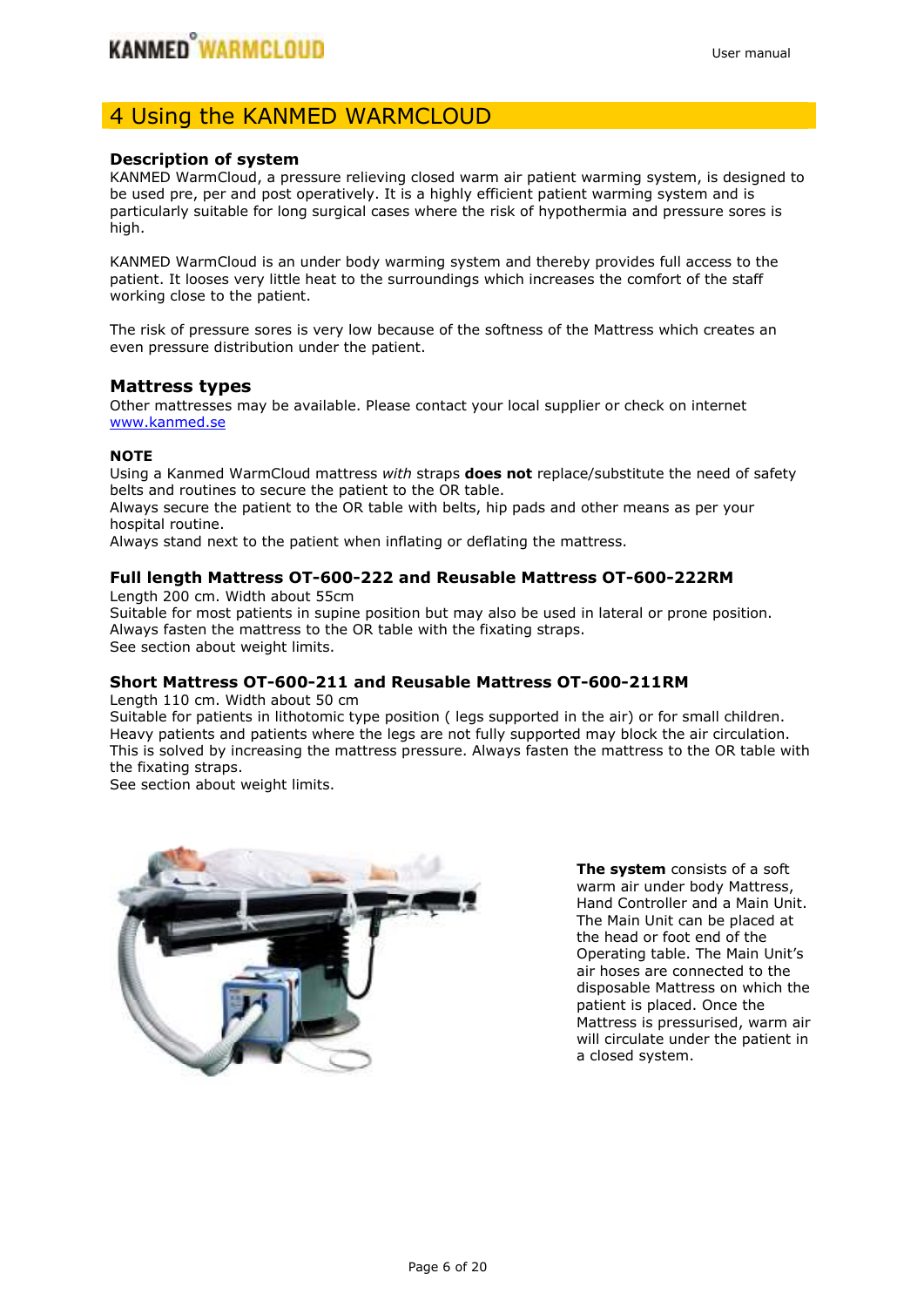# **KANMED** WARMCLOUD



**The temperature and pressure** of the Mattress is displayed on the Hand Controller. The settings can easily be changed by pressing +/- buttons.

The green lamp above each display will glow steadily when the desired setting has been achieved. When temperatures above 38°C or below 35°C are selected, the unit will alert the operator by an audio signal and flashing digits as a reminder that settings that deviate from body temperature are being selected.

#### **Connection of the Mattress**

The main Unit is connected by inserting the hoses into the port holes on the Mattress. Tighten securely with the Velcro straps. Either hose connects to either porthole. If you notice that the compressor is working more than about 10% of the time then the leakage is probably to be found at the Mattress connection. Tighten the Velcro a bit extra and take care that the hose does not dislodge accidentally.



#### **Starting the system**

Connect the Hand Controller to the socket on the Main Unit and lock it by turning its ring clockwise. Do not over tighten. The Power cable is connected to the unit and to an outlet with protective ground. When the main switch is turned on the unit will perform a self test. All lamps and displays will light and a short alarm signal is received.

*Note: PO LOS alarm is received when unit is first started after the mains power has been connected, or when the hand controller has been reconnected. This is normal! Just press the Alarm button once.* 

The system is now ready to be started as indicated on the Hand Controller with lines in the displays.

When a Mattress is properly connected the system is started by pressing the start / stop button.  $\bigcap$ Always stand next to the patient when inflating or deflating the mattress.

### **Important**

#### **Always start and stop the system with the Hand Controller**

Power loss alarm will sound and the unit will stop if the unit is switched off at the Main Unit or by accidentally disconnecting the power cable during use. Turn the system off by pressing the start / stop button  $\bigwedge$  for approximately two seconds.

#### **Adjusting the temperature.**

Default start temperature is 37°C. The average air temperature of the Mattress can be selected between +20°C (no active heating) and +42°C. By pressing + or - you can select desired temperature. For most patients this is +42°C, which gradually may have to be reduced when your patient reaches desired body temperature. (Note that the actual contact temperature on the mattress may differ some from the set value on the display). When temperatures above 38°C or below 35°C are selected, the unit will alert the operator by an audio signal and flashing digits as a reminder that settings that deviate from body temperature are being selected.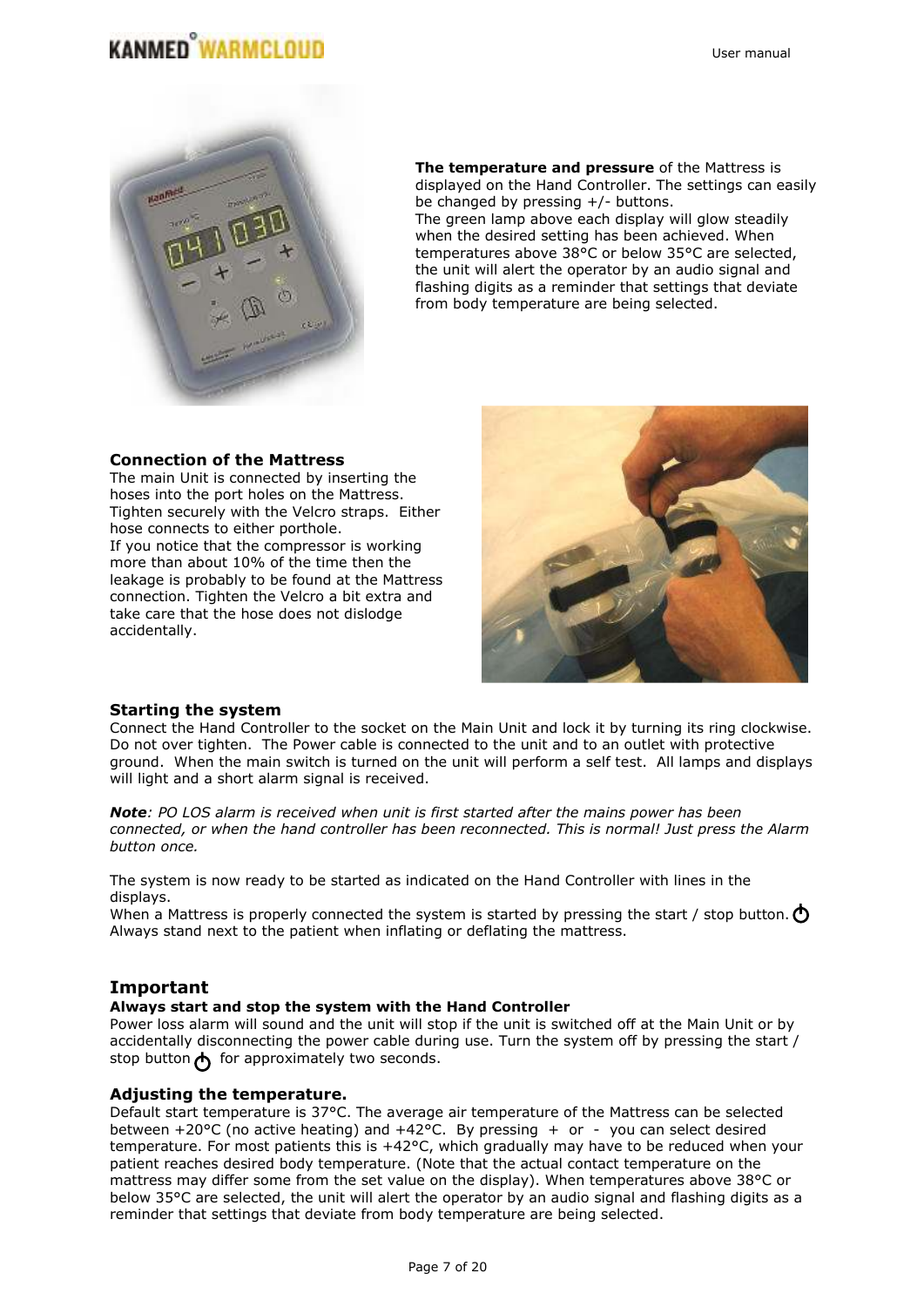*Important: Always monitor the patient's actual temperature with a reliable method.* 

#### **Adjusting the pressure / Mattress hardness**

Default start value is 30 mb which is suitable for most patients. Increase after start to about 45 mb. Then reduce to about 30 mb. Ensure that the patient is not "bottoming out". This will block the airflow and reduce warming efficiency. Check this by inserting your hand palm down between the Mattress and the Operating table at the vulnerable area of your patient; you will feel if there is enough clearance. If required, increase the pressure by 5 or 10 mb.

The system will automatically reduce temperature when the pressure is increased above certain values. See table below.

#### **Deflating the Mattress**

The Mattress is emptied by reducing the set pressure on the Hand Controller to "0". Alternatively you may stop the system and carefully release the air hose from the Mattress. Always stand next to the patient when inflating or deflating the mattress.

#### **Recommended Mattress pressure**

| <b>Patient</b><br><b>BMI</b> | Supine (mb) | Lateral (mb) | Prone (mb) |
|------------------------------|-------------|--------------|------------|
| 20                           | 25          | 40           | 30         |
| 25                           | 30          | 40           |            |
| 30                           | 30          | 40           | 30         |
| 35                           | 30          | 45           | 30         |
| 40                           | 30          | 45           |            |
|                              | 30          | 45           |            |

Weight (kg)

*Note*: BMI = Length (m) x Length (m)

#### **Pressure limitations**

| Selected temperature | <b>Maximum possible</b> |
|----------------------|-------------------------|
|                      | Mattress pressure, mb   |
| 42                   | 35                      |
| 41                   | 40                      |
| 40                   | 45                      |
| 39                   | 45                      |
| 38                   | 50                      |
| 37                   | 55                      |
| $20 - 36$            |                         |

#### **Pressure conversion table**

| Millibar (mb) | mmHq | kpa | DSİ  |
|---------------|------|-----|------|
| 25            | 19   | 2,5 | 0,36 |
| 30            | 23   |     | .44  |
| 35            | 26   | 3,5 | 0,51 |
| 40            | 30   |     | 0,58 |
| 45            | 34   | 4,5 | 0,65 |
| 50            | 38   |     | 0.73 |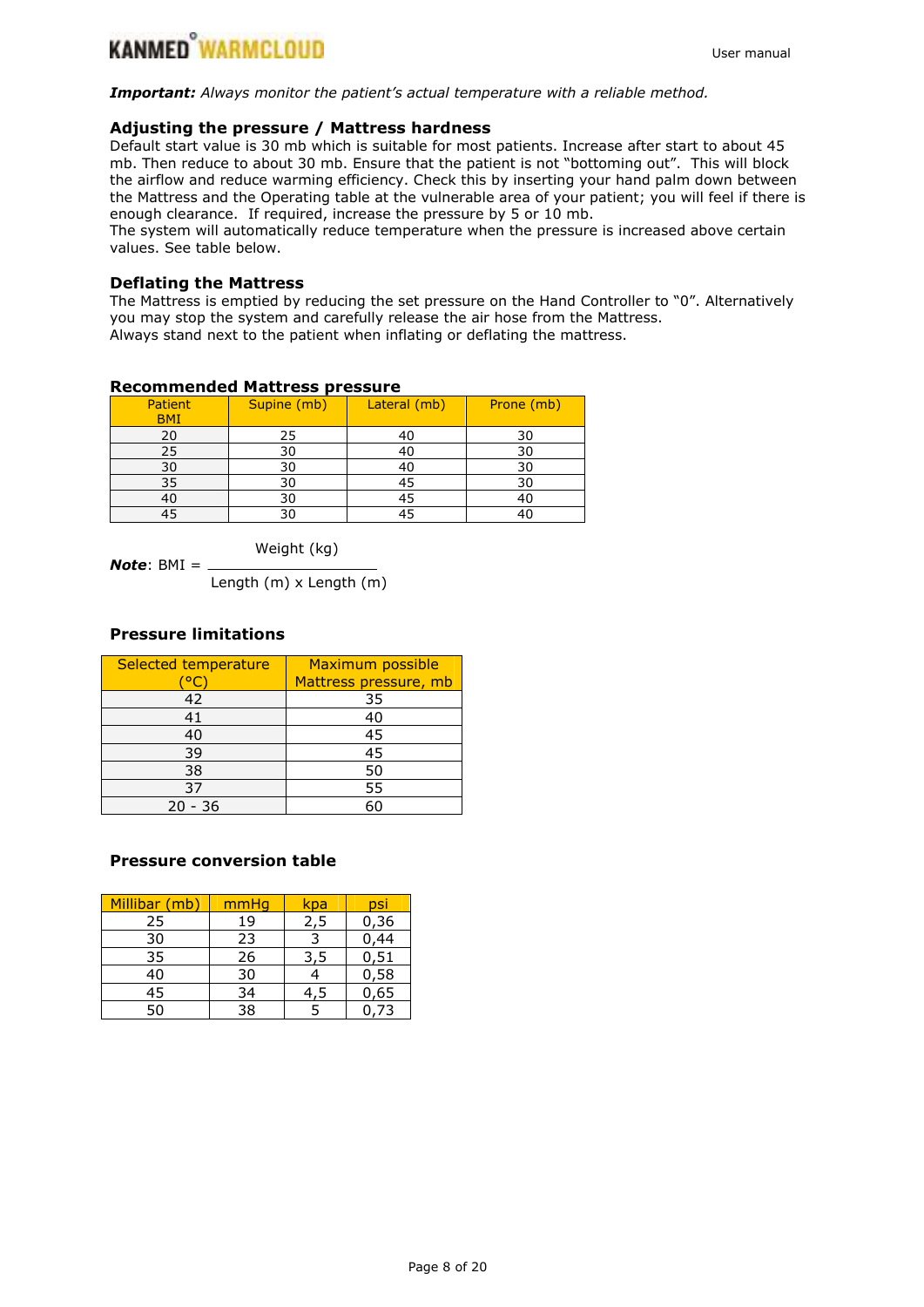### 5 Practical advice

#### **CAUTION**

The WarmCloud mattress is soft in order to prevent pressure sores. Consequently the patient stability may be slightly less than normal. Therefore it is important to follow the instructions below.

- Fasten the WarmCloud mattress to the OR table with the straps.
- Always secure the patient to the OR table with belts, hip pads and other means as per your hospital routine.
- Ensure that the mattress is correctly centred under the patient.
- Ensure that the Mattress is flat under the patient before inflating it (alternatively inflate before placing the patient on the Mattress).
- Stand next to the patient when inflating the mattress.
- Check the tension of safety belt and other patient security means after inflation of the mattress.

#### **NOTE**

USING A KANMED WARMCLOUD MATTRESS *WITH* STRAPS **DOES NOT** REPLACE/SUBSTITUTE THE NEED OF SAFETY BELTS AND ROUTINES AS DESCRIBED ABOVE

#### **Preparations**

Before you start using KANMED WarmCloud with a patient for the first time it is advisable to simulate an operation where both anaesthesia and surgical staff are present. You can, in a composed manner, test the best position of the Main Unit and Hand Controller in relation to other Operating Theatre equipment.

Check that arm support and retainers still fit because the inflated Mattress increases the height of the patient by about 5cm. (2")



#### **Position of the Main Unit**

The Main Unit is most often placed under the operating table. The cable of the Hand Controller is generally long enough (3m) to reach the anaesthesia work place. The air hoses are 1.5m which will allow you to tilt the Operating table.

#### **Placing the Mattress**

The Mattress can be placed so that the air inlets are at the patient's feet or head.

Should you have forgotten to place a Mattress under the patient then it can be rolled under the patient in the way you would when changing a sheet. Be extra careful when the mattress is inflated because it may be twisted and can destabilise the patient.

The Mattress is relatively strong and can be used when you transfer a patient via a slide board to their bed or trolley.

For optimal warming the patient should be lying skin to skin against the Mattress. Be sure that there are no wrinkled material between the patient and the Mattress. Keeping the patient well covered whenever possible reduces heat loss further.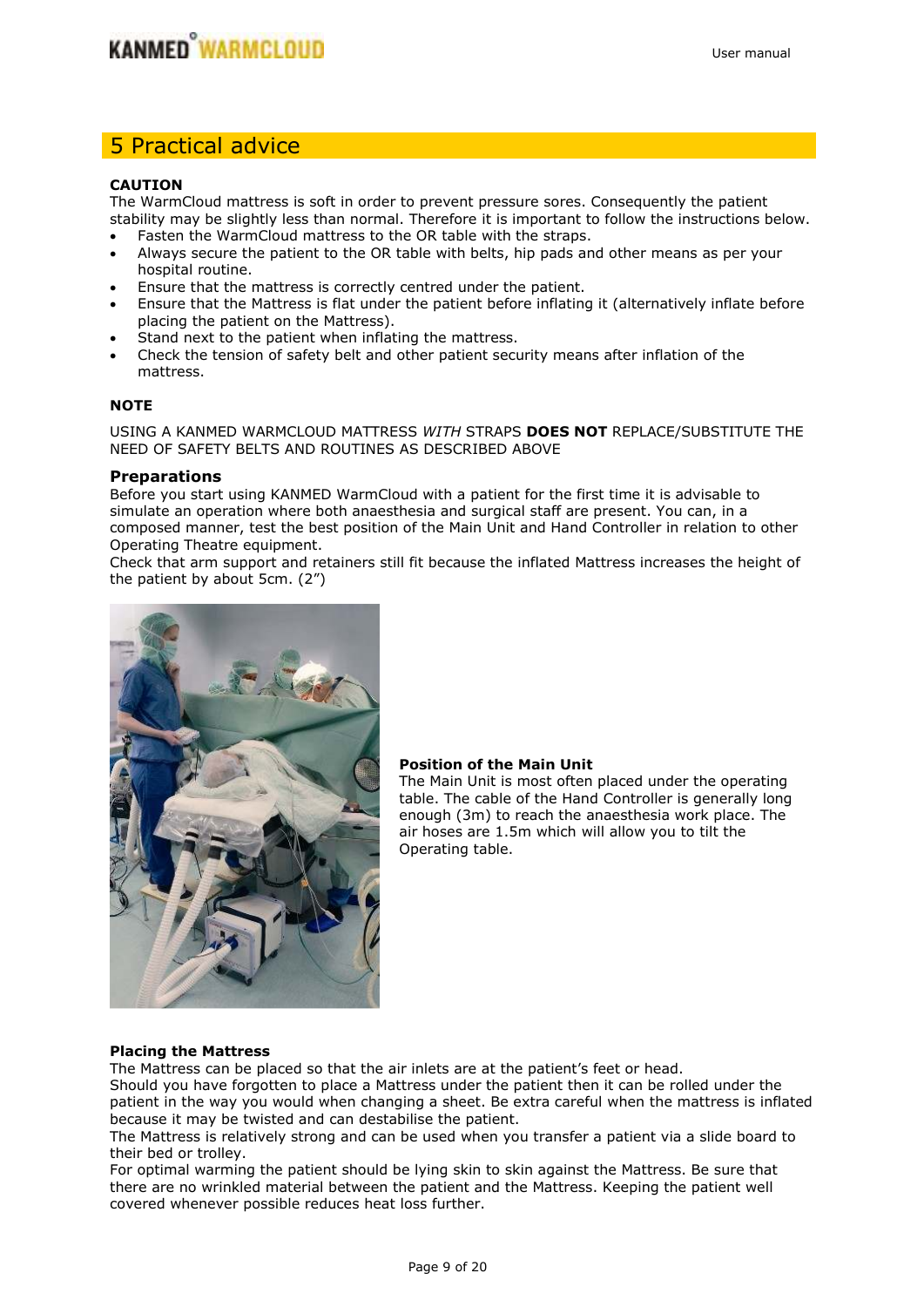

#### **X-Ray**

The KANMED WarmCloud Mattress is fully x-ray translucent.

#### **Cardiac arrest / massage**

The quickest way to empty the Mattress is to pull out an air hose from the Mattress.

#### **Minor air leakage**

The Mattress can withstand several needle sticks. If the air leakage becomes excessive, the system will Alarm. A sticky tape can temporarily solve the problem.

#### **Recommended weight limits**

**The recommended upper limit is 130 kg for all mattresses.** 

Motivation: KANMED has no reports or data of patients heavier than 130 kg. The WarmCloud Mattress itself can easily carry weights up to 200 kg.

Safety: Heavy patients always present a stability problem and the WarmCloud mattress may make the surface of the OR table less stable. Therefore extra caution must be taken to mechanically stabilise heavier patients. Always use mattresses with straps with heavy patients.

#### **Restarting with a warm mattress**

If the mattress is deflated after about 10 minutes of use and is to be started soon again then the pressure must be increased to about 40-50 mb for a few minutes in order to ensure proper inflation. Increasing the temperature will automatically lower the pressure again. The reason is that the mattress is softer after being warmed and may initially not lift the patient as well as a cold mattress.

#### **Warming seems inefficient**

This is in most cases caused by too low pressure in the mattress and with heavy patients. If the mattress at the air inlet is not quite warm then this is an indication of low air flow. Increase the pressure to 40 -50 mb and then lower it to a suitable value.

#### **Moving and storing the Main Unit**

Place the hoses and the Hand Controller under the elastic strap so that all is clear of the floor. Use the strap to pull the unit.

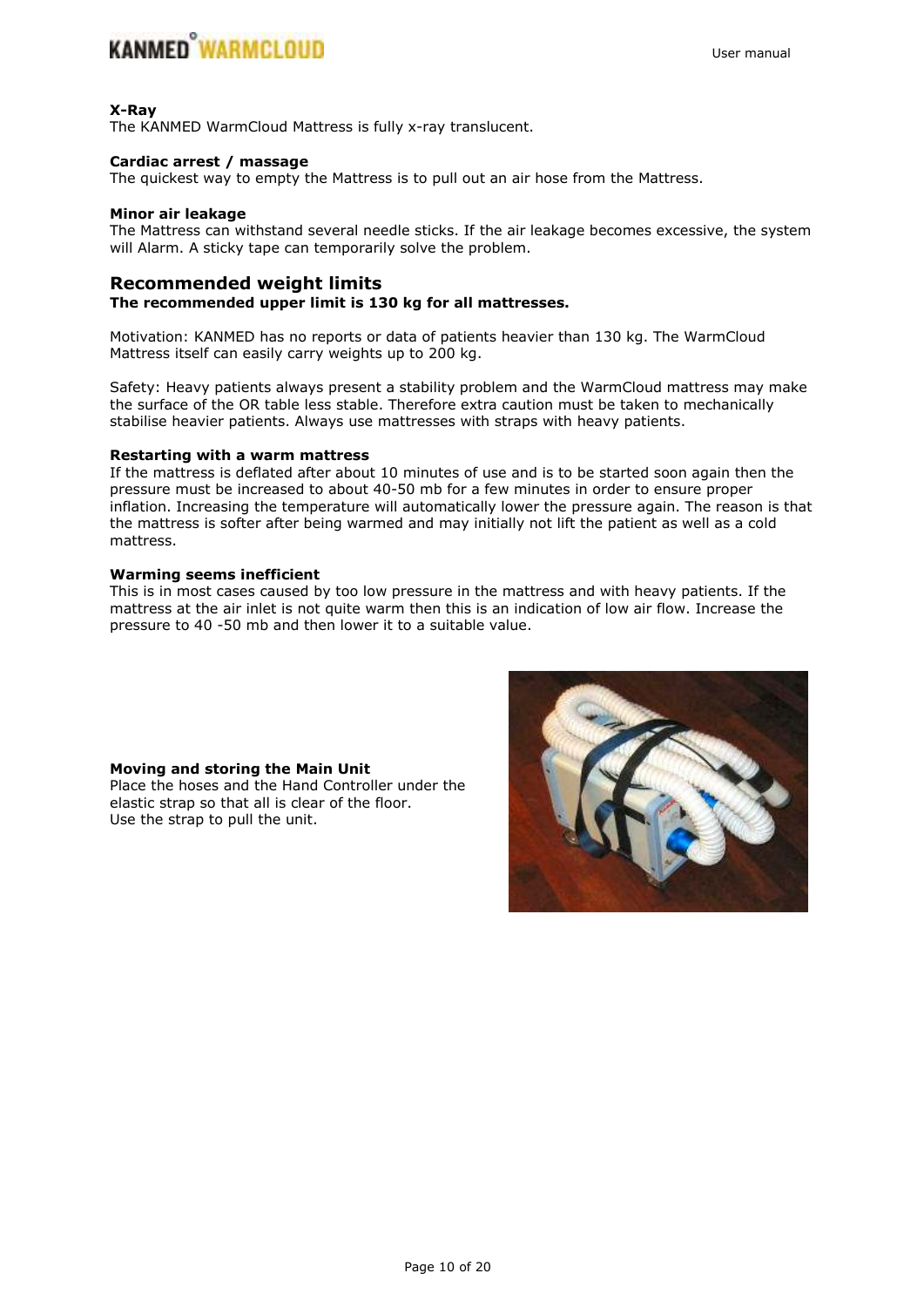# 6 Cleaning, Checks before use and Maintenance

#### **Cleaning**

Unplug the power cord before cleaning. Clean the Main Unit and Hand Controller as per the hospital instructions for medical technical equipment.

**The Mattress is a disposable item and shall not be reused.** 

#### **Checks before use**

Check that all parts are clean and in good condition. Check that the unit performs a self test at start. If Error Codes appear and cannot be eliminated with the suggestions given in section 10 then they should be notified to Technical staff unless they are of type A (See Trouble Shooting and error codes section 10). **Note**: If the Main Unit or Hand Controller has received mechanical damage, it should always be checked and correct system function verified by technical staff.

#### **Maintenance**

KANMED WarmCloud does not require any special maintenance apart from what is described in the technical section of this manual.

The soft part of the air hose Mattress connection needs to be changed if worn. If the air hoses are worn or leaking they must also be changed.

| Article nr. | <b>Product</b>           | <b>Comment</b>                                                                                                                      |
|-------------|--------------------------|-------------------------------------------------------------------------------------------------------------------------------------|
| OT-600-001  | <b>KANMED WarmCloud</b>  | Complete system with standard accessories.                                                                                          |
| OT-600-002  | <b>Hand Controller</b>   | With rubber edges and 3m cable                                                                                                      |
| OT-600-004  | Accessory strap          | Transport band with elastic strap.                                                                                                  |
| OT-600-222  | Warm-Air Mattress, Wide  | Single-Use Mattress with ties, Length 200 cm, Width 60 cm. Delivered in box<br>of 10 pcs                                            |
| OT-600-211  | Warm-Air Mattress, Small | For "leg-up" positions and for Children<br>Single-Use Mattress with ties, Length 100 cm, Width 50 cm. Delivered in box<br>of 10 pcs |
| OT-600-701  | Hose set complete        | Consumable                                                                                                                          |
| OT-600-702  | Hose seal (2 pcs)        | Consumable                                                                                                                          |
| OT-600-704  | Fuses (2 pcs)            | T 6.3 A L 250V, 5x20 mm                                                                                                             |
| OT-600-705  | Cable 3 m for Hand Unit  | Spare part, complete with connectors                                                                                                |
| OT-600-070  | Manual                   | English Manual.                                                                                                                     |
| OT-600-060  | Manual                   | Service manual English.                                                                                                             |

# 7 Accessories and Spare Parts

Other mattress sizes and other accessories will be available in the future. Always check with your dealer or www.KANMED.se for the latest information.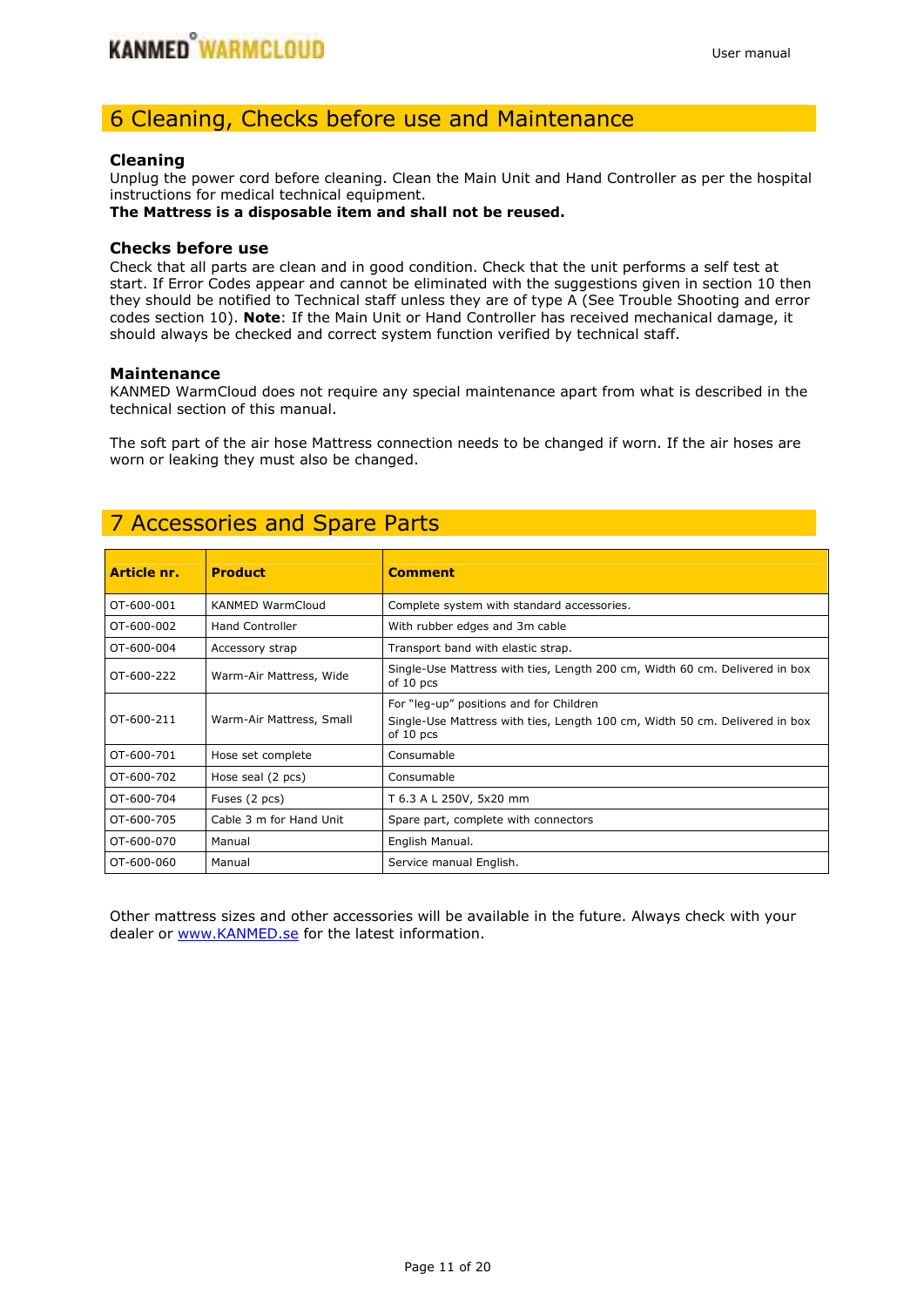# 8 Technical information

#### **Safety systems**

KANMED WarmCloud is equipped with several safety functions to prevent dangerous situations. If a fault is detected an alarm will sound and an error code will appear on the Hand Controller. Depending on the seriousness of the error the system will continue to function normally, enter a safe mode or shut down. See "Error Codes" later in this section.

An alarm of less seriousness will, if still persisting, reappear after 10 minutes.

A serious fault in the warming system will shut down the warming but the pressure regulation of the Mattress will continue to function.

The green lamp over pressure and temperature displays indicates the status of the regulating circuits.

A steady glow indicates that set values have been achieved. A blinking lamp indicates that the unit is working on reaching set values.

#### **Monitoring of the Mattress pressure**

The system will alarm if the pressure deviates from set value. If a compressor failure (or big leak) prevents the set pressure from being reached then the fans and heating will not start. If the electronic pressure control fails to stop the compressor then a mechanical over pressure valve will prevent the pressure from exceeding 75mb. A sudden pressure drop (puncture or loose hose) will create an alarm and stop the system.

#### **Monitoring of the fans**

The system uses two high quality silent fans that periodically changes the air direction in order to achieve an even temperature distribution under the patient. In case one fan stops the system will alarm and enter into *safe mode* (See description in the trouble shooting section). Lowering of temperature should be considered since the air is constantly going in the same direction ("hotspot" hazard).

#### **Monitoring of the temperature regulation**

The electronic temperature sensors (one in each hose connection at the Main Unit) will alarm if the air temperature deviates from selected value. Mean air temperature and peak temperature values are monitored. The system is also equipped with 2 capillary thermostats that will cut the heating if the electronics should fail. As a third independent passive patient protection the Mattress is equipped with a temperature sensitive weak point that will puncture the Mattress if the temperature should pass critical values.

### 9 Technical Data

| Voltage                  | 220 - 240 VAC 50 - 60 Hz                                                                                                  |  |
|--------------------------|---------------------------------------------------------------------------------------------------------------------------|--|
| Power consumption        | 150 VA (Average under normal conditions), 700 VA (Peak value)                                                             |  |
| Inflation time           | About 90 sec with 200 cm Mattress.                                                                                        |  |
| Warming up time          | About 4 minutes from room temperature (18-20°C).                                                                          |  |
| Measurements             | Main Unit: 310 x 295 x 370 mm<br>Length of Air Hoses: 1500 mm<br>Hand Unit: 115 x 145 x 27 mm<br>Length of cable: 3000 mm |  |
| Weight                   | Main Unit: About 27 kg incl. wheelbase. Hand Unit about 800 g<br>Transport packing in plywood box: About 34 kg            |  |
| Temperature<br>selection | 20°C - 42°C, step of 1°C Precision +- 1°C                                                                                 |  |
| Pressure selection       | $0 - 60$ mb. Step of 5 mb. Precision $+ - 5$ mb.<br>Mechanical overpressure valve release at 75 mb                        |  |
| Function supervision     | Audio and visual alert. Error codes displayed on the hand unit with a                                                     |  |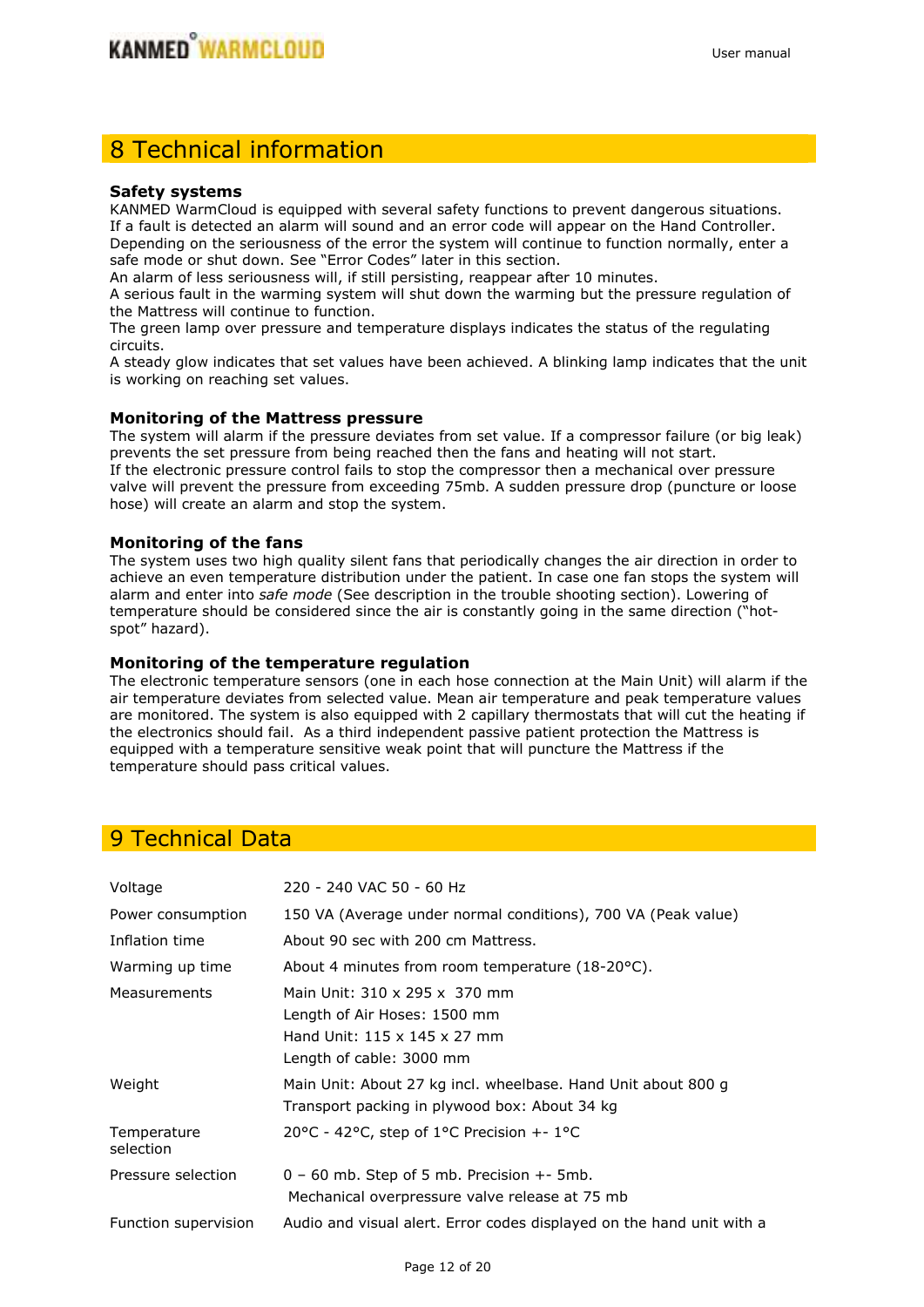# **KANMED<sup>®</sup>WARMCLOUD**

|                          | code key on the back of the hand controller.                                                                                                                                                                                                                                                                                |  |  |
|--------------------------|-----------------------------------------------------------------------------------------------------------------------------------------------------------------------------------------------------------------------------------------------------------------------------------------------------------------------------|--|--|
| Environmental data       | +15°C to +35°C during operation, less than 90% RH                                                                                                                                                                                                                                                                           |  |  |
|                          | $0^{\circ}$ C to +40 $^{\circ}$ C during storage, non-condensing.                                                                                                                                                                                                                                                           |  |  |
|                          | - 40°C to +50°C (max 56°C/30 min) during transport, non-condensing.                                                                                                                                                                                                                                                         |  |  |
| <b>Modifications</b>     | Any modifications on the control unit, hand unit, hoses and the mattress<br>will void KANMED's responsibilities totally and are not allowed without<br>the written concent of KANMED.                                                                                                                                       |  |  |
| <b>Creating Systems</b>  | Any person connecting the WarmCloud to any other systems mains<br>socket may have created a "system" according to IEC 60601-1 section<br>16, and must be qualified to evaluate any consequences that may harm<br>staff, patient and equipment.                                                                              |  |  |
| Classification           | Control unit OT-600-001: MDD Class IIB                                                                                                                                                                                                                                                                                      |  |  |
|                          | All Mattresses: MDD Class I                                                                                                                                                                                                                                                                                                 |  |  |
| <b>Expected Lifetime</b> | <b>Control unit WarmCloud.</b> Kanmed warrants a safe lifetime for the<br>Control unit of 10 years from first day of use. This is under the condition<br>that the unit has been serviced according to the user and or service<br>manual and that the unit has not been modified or changed in any way<br>or for any reason. |  |  |

# 10 Trouble Shooting and Error codes **Error levels**<br>A) Warning<br>C) Major e

- C) Major error => *Heater OFF, Pressure ON* D) Fatal error => *System OFF*
- A) Warning => *Continued operation* B) Serious error => *Reduced heating*

| <b>Alarm Code</b><br>and Level | <b>Description / Systems Actions</b>                                                                                                                                                                                                                                                                                     |  |  |
|--------------------------------|--------------------------------------------------------------------------------------------------------------------------------------------------------------------------------------------------------------------------------------------------------------------------------------------------------------------------|--|--|
| Err 001                        | High reading on temp sensor 1. Too high value detected. Probably sensor error or too<br>warm heating element. Can be caused by blocked air hose or channel in Mattress.                                                                                                                                                  |  |  |
| C                              | System actions: The heating will stop and the Hand Unit shows Err 001. After resetting the<br>alarm the temperature will display "---" and the alarm lamp will blink until the system is<br>stopped. This alarm is not active during the first 60 seconds after start.                                                   |  |  |
|                                | <b>User action required:</b> Reset the alarm. Examine if the airflow is blocked by the patient<br>bottoming out, a blocked air hose or similar. If there is a natural cause for this alarm, correct<br>the condition and the system may be restarted. Otherwise contact a qualified technician to<br>examine the system. |  |  |
| Err 002                        | <b>High reading on temp sensor 2.</b> Too high value detected. Probably sensor error or too<br>warm heating element. Can be caused by blocked air hose or channel in Mattress.                                                                                                                                           |  |  |
| C                              | System actions: The heating will stop and the Hand Unit shows Err 002. After resetting the<br>alarm the temperature will display "---" and the alarm lamp will blink until the system is<br>stopped. This alarm is not active during the first 60 seconds after start.                                                   |  |  |
|                                | <b>User action required:</b> Reset the alarm. Examine if the airflow is blocked by the patient<br>bottoming out, a blocked air hose or similar. If there is a natural cause for this alarm, correct<br>condition and the system may be restarted. Otherwise contact a qualified technician to<br>examine the system.     |  |  |
| Err 003                        | Air temperature exceeds safe value. The measured air temperature exceeds maximum<br>permitted value for more than 65 seconds. Can be caused by a blocked air channel or hose.                                                                                                                                            |  |  |
| $\mathsf{C}$                   | <b>System actions:</b> The alarm will switch off the warming and the display will show<br>Err 003. The alarm lamp will blink until the system is stopped. This alarm is not active during<br>the first 60 seconds after start.                                                                                           |  |  |
|                                | <b>User action required:</b> Reset the alarm. Examine if the airflow is blocked by the patient<br>bottoming out, a blocked air hose or similar. If there is a natural cause for this alarm, correct<br>the condition and the system may be restarted. Otherwise contact a qualified technician to<br>examine the system. |  |  |
| Err 004                        | Set temp not reached, slow warming. The selected value has not been reached in 10<br>minutes. NOTE that this alarm may trigger if the unit is started in cold surroundings.                                                                                                                                              |  |  |
| Α                              | System actions: Err 004 will be displayed. When the alarm is silenced the lamp will stop<br>blinking and the unit will continue. If the alarm condition still exists after 10 minutes the alarm<br>will return.                                                                                                          |  |  |
|                                | User action required: Reset the alarm. Observe if the error returns, if it does, contact a                                                                                                                                                                                                                               |  |  |

qualified technician to examine the system.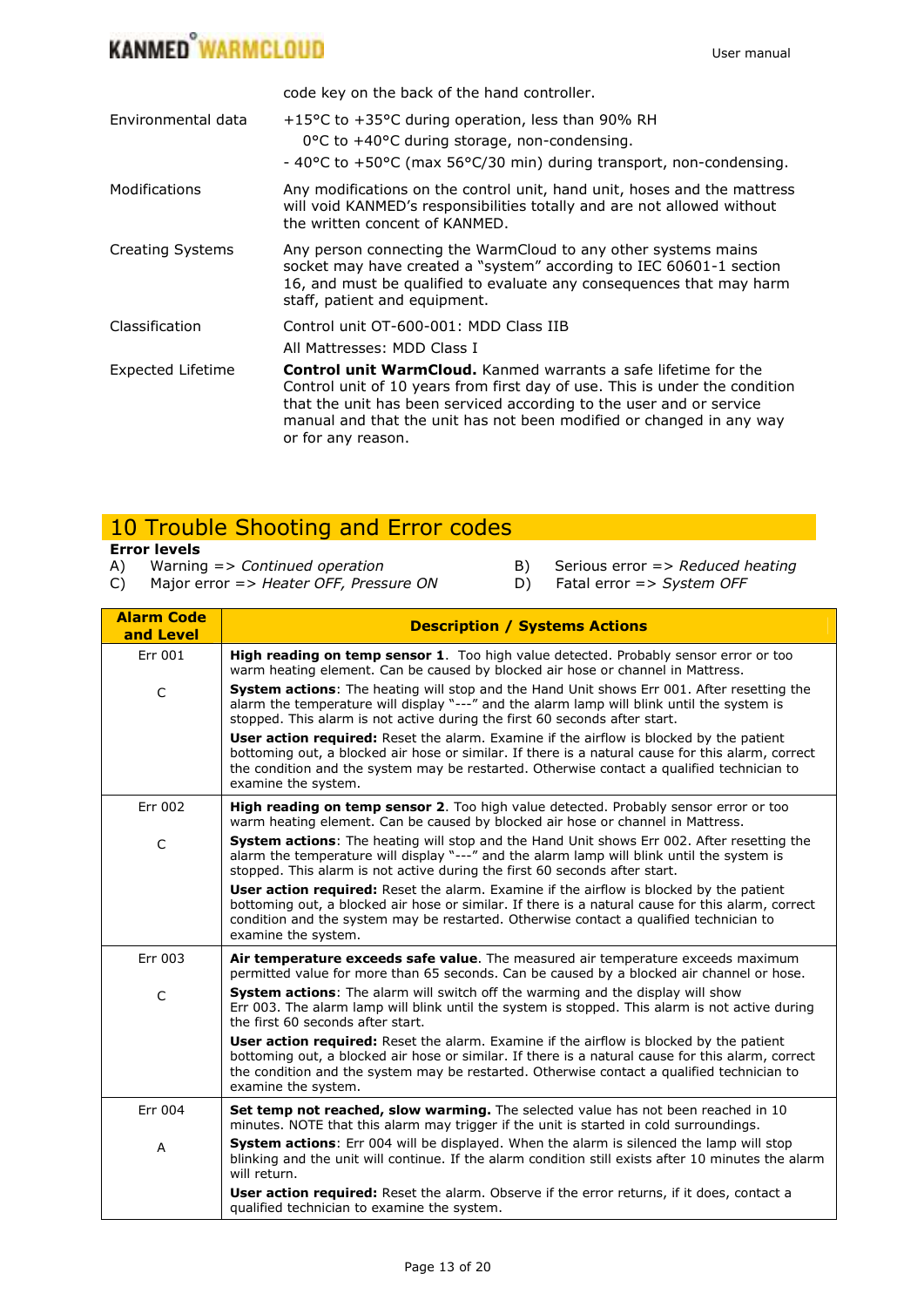# **KANMED<sup>®</sup>WARMCLOUD**

| Err 005     | <b>Over pressure</b> , measured air pressure exceeds selected value with more than 10mb.<br>Probably a fault on the electronic pressure relief valve or electronic error.                                                                                                                                                                                                                                                                                   |  |
|-------------|-------------------------------------------------------------------------------------------------------------------------------------------------------------------------------------------------------------------------------------------------------------------------------------------------------------------------------------------------------------------------------------------------------------------------------------------------------------|--|
| Α           | System actions: Err 005 is displayed. When the alarm is silenced the lamp will stop blinking<br>and the unit will continue. If the alarm situation still exists after 10 minutes the alarm will<br>come back.                                                                                                                                                                                                                                               |  |
|             | User action required: Reset the alarm. Observe if the error returns, if it does, contact a<br>qualified technician to examine the system.                                                                                                                                                                                                                                                                                                                   |  |
| Err 006     | Air leakage. The compressor is working continuously for more than 3 minutes. Probably a<br>major air leakage in the Mattress connection, the Mattress or the hoses.                                                                                                                                                                                                                                                                                         |  |
| C           | System actions: Err 006 is displayed. If the system is in the phase of starting up a new<br>Mattress then it will go to stand by after silencing the alarm. If the situation occurs during<br>normal use the heating will be shut down but the compressor will continue to keep the<br>pressure. If the alarm condition still exists after 10 minutes the alarm will come back.                                                                             |  |
|             | User action required: Reset the alarm. Examine the air hose connection. If there is a natural<br>cause for this alarm, correct the condition and the system may be restarted. Otherwise contact<br>a qualified technician to examine the system.                                                                                                                                                                                                            |  |
| Err 007     | <b>Low air pressure</b> . The compressor is working more than 50% of the time. Probably an air<br>leakage in the Mattress connection, the Mattress or the hoses.                                                                                                                                                                                                                                                                                            |  |
| A           | <b>System actions:</b> Err 007 is displayed. When the alarm is silenced the lamp will stop blinking<br>and the unit will continue. The alarm will come back if the error exists during the next alarm<br>period. With a bigger air leak the alarm will come more often.                                                                                                                                                                                     |  |
|             | User action required: Reset the alarm. Examine the air hose connections. If there is a<br>natural cause for this alarm, correct the condition and continue using the system. Otherwise<br>contact a qualified technician to examine the system.                                                                                                                                                                                                             |  |
| Err 008     | <b>Sudden drop of pressure.</b> The Mattress pressure is below 4mb. Probably puncture or a hose<br>has come off.                                                                                                                                                                                                                                                                                                                                            |  |
| D           | <b>System actions:</b> Err 008 is displayed. The warming stops and the unit stops.                                                                                                                                                                                                                                                                                                                                                                          |  |
|             | User action required: Reset the alarm. Examine the air hose connection. If there is a natural<br>cause for this alarm, correct the condition and the system may be restarted. Otherwise contact<br>a qualified technician to examine the system.                                                                                                                                                                                                            |  |
| Err 011     | Low reading on temp sensor 1. Too low value detected, probably sensor or electronic error.                                                                                                                                                                                                                                                                                                                                                                  |  |
| C           | System actions: The heating will stop and the Hand Unit shows Err 011. After resetting the<br>alarm the temperature will display "---" and the alarm lamp will blink until the system is<br>stopped. This alarm is not active during the first 60 seconds.                                                                                                                                                                                                  |  |
|             | User action required: Reset the alarm, contact a qualified technician to examine the system.                                                                                                                                                                                                                                                                                                                                                                |  |
| Err 012     | Low reading on temp sensor 2. Too low value detected, probably sensor electronic error.                                                                                                                                                                                                                                                                                                                                                                     |  |
| C           | System actions: The heating will stop and the Hand Controller shows Err 012. After resetting<br>the alarm the temperature will display "---" and the alarm lamp will blink until the system is<br>stopped. This alarm is not active during the first 60 seconds after start.                                                                                                                                                                                |  |
|             | User action required: Reset the alarm, contact a qualified technician to examine the system.                                                                                                                                                                                                                                                                                                                                                                |  |
| Err 014     | Set temp not reached, slow cooling. The selected value has not been reached in 10<br>minutes. <b>NOTE</b> this alarm is only activated for temperature settings from $31^{\circ}$ C and above.                                                                                                                                                                                                                                                              |  |
| A           | <b>System actions:</b> Err 014 will be displayed. When the alarm is silenced the lamp will stop<br>blinking and the unit will continue. If the alarm situation still exists after 10 minutes the alarm<br>will return.                                                                                                                                                                                                                                      |  |
|             | <b>User action required:</b> Reset the alarm. Observe if the error returns, if it does, contact a<br>qualified technician to examine the system.                                                                                                                                                                                                                                                                                                            |  |
| <b>SAFE</b> | Fan error. One fan is not working.                                                                                                                                                                                                                                                                                                                                                                                                                          |  |
| В           | System actions: SAFE is displayed. When the alarm is silenced the unit will continue to<br>operate with only one fan.                                                                                                                                                                                                                                                                                                                                       |  |
|             | <b>User action required:</b> Reset the alarm. The system can be temporarily used for the duration<br>of the present procedure. You can still change the pressure and temperature values. Change of<br>temperature must be done after careful consideration of the fact that the air is constantly<br>going in the same direction (risk for "hot spots"). After the present procedure is concluded,<br>contact a qualified technician to examine the system. |  |
| PO LOS      | Power Lost. If mains power is lost during operation, the system will sound an acoustic alarm.<br>When power is restored the display shows PO LOS. The alarm need to be reset and the system<br>restarted.                                                                                                                                                                                                                                                   |  |
|             | <b>Communication Lost:</b> If the communication with the hand controller is lost during operation,<br>the system will sound an intermittent acoustic alarm. When communication is restored the<br>display shows PO LOS. The alarm need to be reset and the system restarted.                                                                                                                                                                                |  |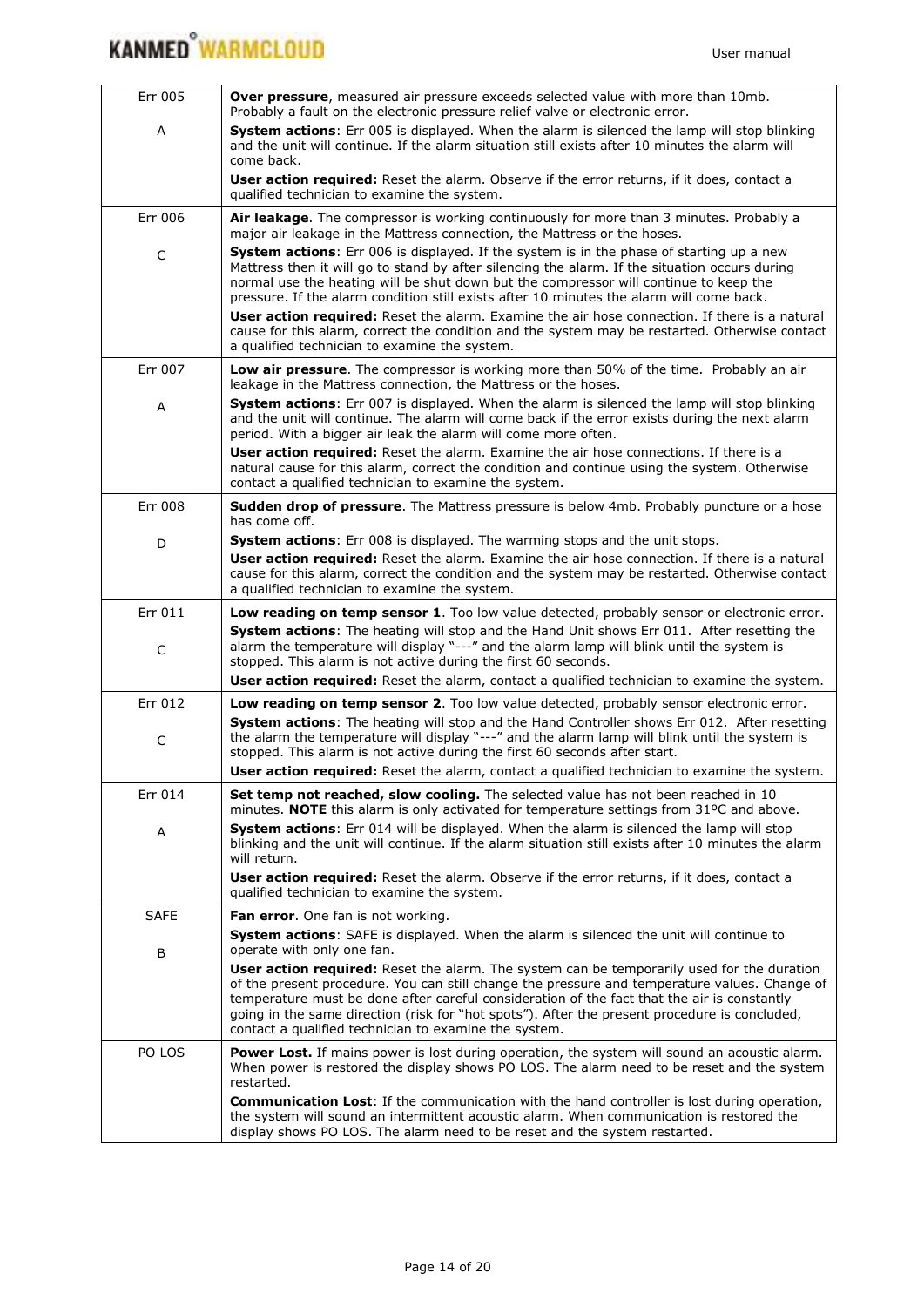

### 11 Annual check of the system

The system must be checked annually by a qualified technician. The following shall then be tested:

- Visual control of the Main Unit and Hand Controller as well as all hoses and cables.
- Complete electrical safety test.
- Check that the main unit is "air tight" i.e. the compressor is working less than 10% of the time.
- Check of safety functions as per the list below.

For further service activities we ask you to refer to the service manual.

#### **a) Normal start and running.**

Connect a standard Mattress to the unit. Connect power cable and Hand Unit. Switch on the power switch at the Main Unit and note that its green power indicating lamp is lit, that all lamps on the Hand Controller are lit and that an alarm sounds for about 2 seconds. Start the system with the start button on the Hand Controller. The default values are +37ºC and 30 mb. Listen and note that the fan starts once the compressor has inflated the Mattress. Listen and note that change of air direction takes place every 30 seconds. Listen for unusual fan noise.

**b)** When the system is running normally disconnect the power by pulling out the power cable. A acoustic power alarm will be received. Reconnect the power. An alarm shall now sound from the Hand Unit, and PO LOS is displayed. Reset the alarm.

#### **c) Hand Controller connection.**

Start the system and disconnect the cable to the Hand Controller. An intermittent acoustic alarm will sound and the system shall stop after about 5 seconds. Reconnect the hand controller and the system will alarm and display PO LOS. Reset the alarm.

#### **d) Safe pressure / temperature regulation.**

 Start the system. Set the temperature to +36ºC and the pressure to 60 mb. Step up the temperature to 42ºC and note the pressure is stepped down to 35 mb.

#### **e) Control of the air (mattress) temperature**

With a mattress connected, start the system with 42ºC & 30 mb. Place an accurate thermometer/probe, preferably an FLUKE 52 II, in good contact with the air stream at the centre of the mattress. Place a piece of insulating material on top of the probe to ensure good contact with the mattress surface. Cover the whole mattress with a sheet. The system should operate > 10 min. with the system in thermal balance (the green temperature indicator permanently lit) before any reading is done. The received temperature should read set temperature ± 1ºC

#### **f) Check of error code 008, sudden drop of pressure.**

 With the system running, disconnect one of the air hoses. Note that Err 008 is shown and that the unit goes to stand by. Reset the alarm.

#### **g) Check of error code 006, Air leakage**

 Start the system without a Mattress connected. Note that the unit alarms with Err 006 after about 4 minutes and goes to Stand by. Reset the alarm.

#### **h) Correct stop of the system.**

Start the system and reduce the pressure to 0 mb. Note that the air valve starts releasing the pressure. The display will show "h" + the number of running hours, then the software version of the Main Unit (CP) and last the software version of the Hand Controller (PP)

#### **i) Check of pressure**

Connect a pressure measuring device at the mattress connection as well as a mattress-Check that the measured pressure is within +- 5 mb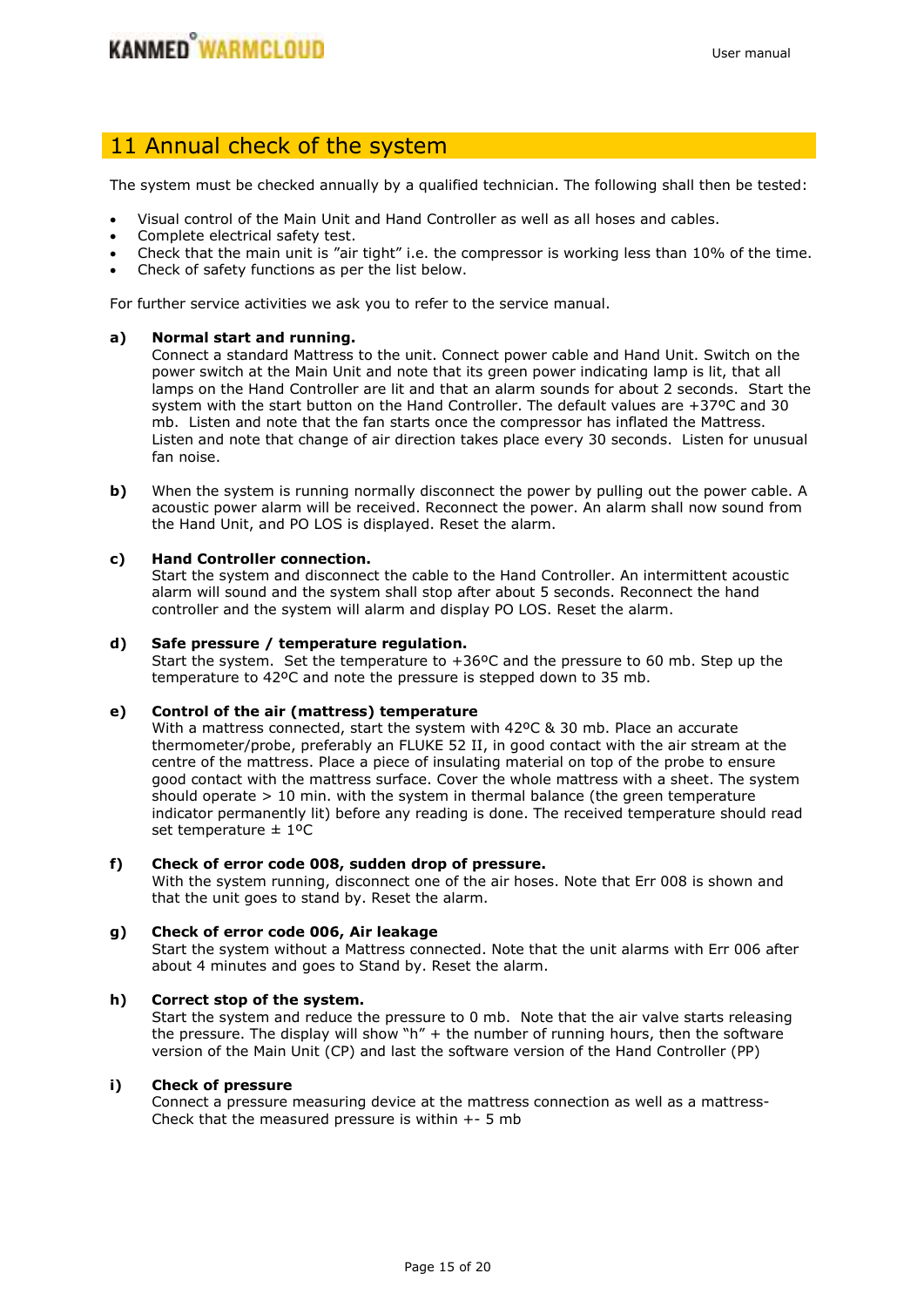#### **Change of air hose**

The hose locking device is turned anti clockwise until it comes off. Pull off the old hose. Apply a little grease of some kind on the coil on the main unit. Insert the hose in the locking device and push it onto the stud on the main unit. Turn the locking device clockwise while holding the hose so that it does not turn.

Test that the hose is properly fitted by pulling it relatively hard. Both hoses should be changed at the same time.



#### **Change of hose seal**



The worn out seal is pulled off and the area is properly cleaned. Fit the new seal carefully.

# 12 Warranty conditions

KANMED warrants the WarmCloud Main Unit and Hand Controller for a period of 12 months from purchase date. Consumables like hoses are not included in the KANMED warranty. In case of a warranty matter KANMED may in its own judgment decide to:

- Repair the units with new or exchange parts
- Change the equipment
- Take the unit back against a refund

The warranty is not valid if:

- The unit has been modified, adjusted or repaired without the written consent of KANMED.
- The unit has been modified, adjusted or repaired without following the written KANMED guidelines.
- The units has been used for other purposes that the intended use, misused, dropped or in any other way been abused.

Warranty claims must be confirmed in writing.

KANMED is not responsible in any way for any damages of any kind arising from deviation from intended use, neglect of safety instructions, neglect of alarms, neglect of annual service, etc.

# 13 Disposal



When the WarmCloud have reached end of life, it should be returned to the distributor for recycling in accordance with the EU 2002/96/EC (WEEE) directive if applicable.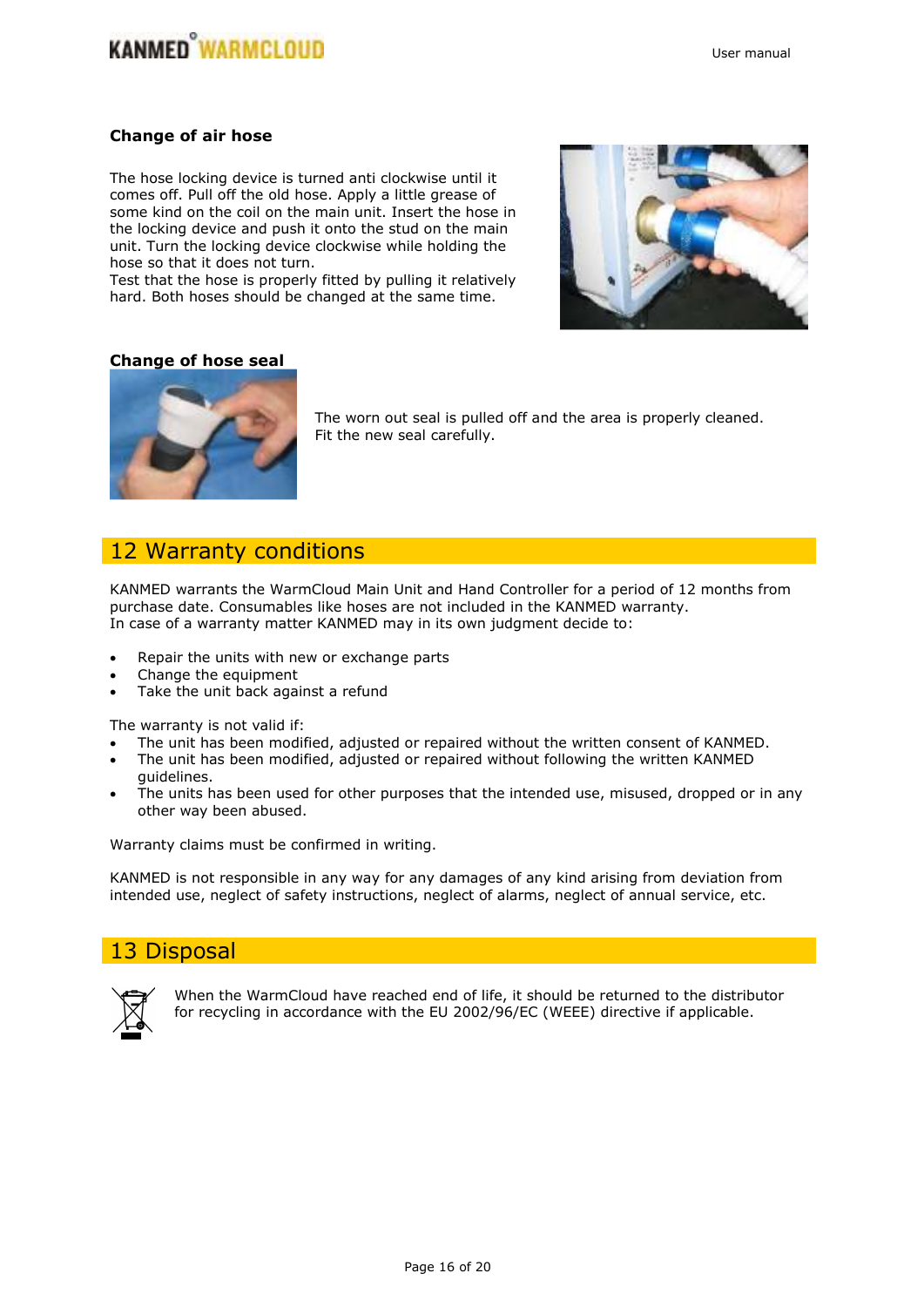# 14 EMC Information

#### **Guidance and manufacturer's declaration – electromagnetic emmissions**

The WarmCloud system is intended for use in the electromagnetic environment specified below. The customer or the user of the system should assure that it is used in such an environment.

| <b>Emission test</b>                                        | Compliance | Electromagnetic environment - guidance                                                                                                                                                                                                        |  |
|-------------------------------------------------------------|------------|-----------------------------------------------------------------------------------------------------------------------------------------------------------------------------------------------------------------------------------------------|--|
| <b>RF</b> emissions<br>CISPR 11                             | Group 1    | The WarmCloud WarmCloud system uses RF energy only for its internal<br>function. Therefore, its RF emissions are very low and are not likely to<br>cause any interference in nearby electronic equipment.                                     |  |
| <b>RF</b> emissions<br>CISPR 11                             | Class B    |                                                                                                                                                                                                                                               |  |
| Harmonic emissions<br>IEC 61000-3-2                         | Class B    | The WarmCloud WarmCloud is suitable for use in all establishments,<br>including domestic establishments and those directly connected to the<br>public low-voltage power supply network that supplies buildings used<br>for domestic purposes. |  |
| Voltage fluctuations/<br>flicker emissions<br>IEC 61000-3-3 | Complies   |                                                                                                                                                                                                                                               |  |

#### **Recommended separation distances between portable and mobile RF communications equipment and the WarmCloud WarmCloud system.**

The WarmCloud WarmCloud system is intended for use in the electromagnetic environment in which radiated RF disturbances are controlled. The customer or the user of the system can help prevent electromagnetic interference by maintaining a minimum distance between portable and mobile RF communications equipment (transmitters) and the WarmCloud WarmCloud system as recommended below, according to the maximum output power of the communications equipment.

| <b>Rated maximum</b><br>output power of<br>transmitter<br>W | Separation distance according to frequency of transmitter<br>m |                                             |                                           |
|-------------------------------------------------------------|----------------------------------------------------------------|---------------------------------------------|-------------------------------------------|
|                                                             | 150 kHz to 80 MHz<br>$d = 1.17 \sqrt{P}$                       | 80 MHz to 800<br>MHz<br>$d = 1.17 \sqrt{P}$ | 800 MHz to 2,5 GHz<br>$d = 2,33 \sqrt{P}$ |
| 0,01                                                        | $0,2 \, \text{m}$                                              | $0,2 \, m$                                  | $0,3$ m                                   |
| 0,1                                                         | $0,4 \, m$                                                     | $0,4 \, m$                                  | $1,6 \, \text{m}$                         |
| 1                                                           | $1,2 \, \text{m}$                                              | $1,2 \, \mathrm{m}$                         | $2,3 \text{ m}$                           |
| 10                                                          | $3,7 \text{ m}$                                                | $3,7 \text{ m}$                             | 7,4 m                                     |
| 100                                                         | 11,7 m                                                         | 11,7 m                                      | 23,3 m                                    |

For transmitters rated at a maximum output power not listed above, the recommended separation distance d in metres (m) can be established using the equation applicable to the frequency of the transmitter, where *P* is the maximum output power rating in watts (W) according to the transmitter manufacturer.

*Note 1*: At 80 MHz and 800 MHz, the separation distance for the higher frequency range applies. *Note 2*: These guidelines may not apply in all situations. Electromagnetic propagation is affected by absorption and reflection from structures, objects and people.

| immunity test                                  | IEC 60601 test level              | <b>Compliance level</b>           | <b>Electromagnetic environment</b><br>- guidance                                                                                                         |
|------------------------------------------------|-----------------------------------|-----------------------------------|----------------------------------------------------------------------------------------------------------------------------------------------------------|
| Electrostatic discharge (ESD)<br>IEC 61000-4-2 | $±6$ kV contact<br>$±8$ kV air    | $±6$ kV contact<br>$±8$ kV air    | Floors should be wood, concrete<br>or ceramic tile. If floors are<br>covered with synthetic material,<br>the relative humidity should be at<br>least 30% |
| Electrical fast transient/burst                | $\pm$ 2 kV for power supply lines | $\pm$ 2 kV for power supply lines | Mains power quality should be                                                                                                                            |
| IEC 61000-4-4                                  | $±1$ kV for input/output lines    | $±1$ kV for input/output lines    | that of a typical commercial or                                                                                                                          |
| Surge                                          | $±1$ kV differential mode         | $±1$ kV differential mode         | hospital environment                                                                                                                                     |
| IEC 61000-4-5                                  | ±2 kV common mode                 | ±2 kV common mode                 |                                                                                                                                                          |
| Voltage dips, short interruptions              | $< 5\%$ U <sub>T</sub>            | $<$ 5% U <sub>T</sub>             | Mains power quality should be                                                                                                                            |
| and voltage variations on the                  | $(>95\%$ dip in $U_T$ )           | $(>95\%$ dip in $U_T$ )           | that of a typical commercial or                                                                                                                          |
| power supply input lines                       | for 0,5 cycle                     | for 0,5 cycle                     | hospital environment.                                                                                                                                    |
| IEC 61000-4-11                                 |                                   |                                   | If continued operation during                                                                                                                            |
|                                                | $40\%$ U <sub>T</sub>             | 40% $U_T$                         | power mains interruptions, it is                                                                                                                         |
|                                                | $(60\%$ dip in $U_T$ )            | $(60\%$ dip in U <sub>T</sub> )   | recommended that the Kanmed                                                                                                                              |
|                                                | for 5 cycles                      | for 5 cycles                      | WarmCloud system be powered                                                                                                                              |
|                                                |                                   |                                   | from an uninterruptible power                                                                                                                            |
|                                                | 70% U <sub>T</sub>                | 70% U <sub>T</sub>                | supply unit (UPS)                                                                                                                                        |
|                                                | $(30\%$ dip in U <sub>T</sub> )   | $(30\%$ dip in U <sub>T</sub> )   |                                                                                                                                                          |
|                                                | for 25 cycles                     | for 25 cycles                     |                                                                                                                                                          |
|                                                |                                   |                                   |                                                                                                                                                          |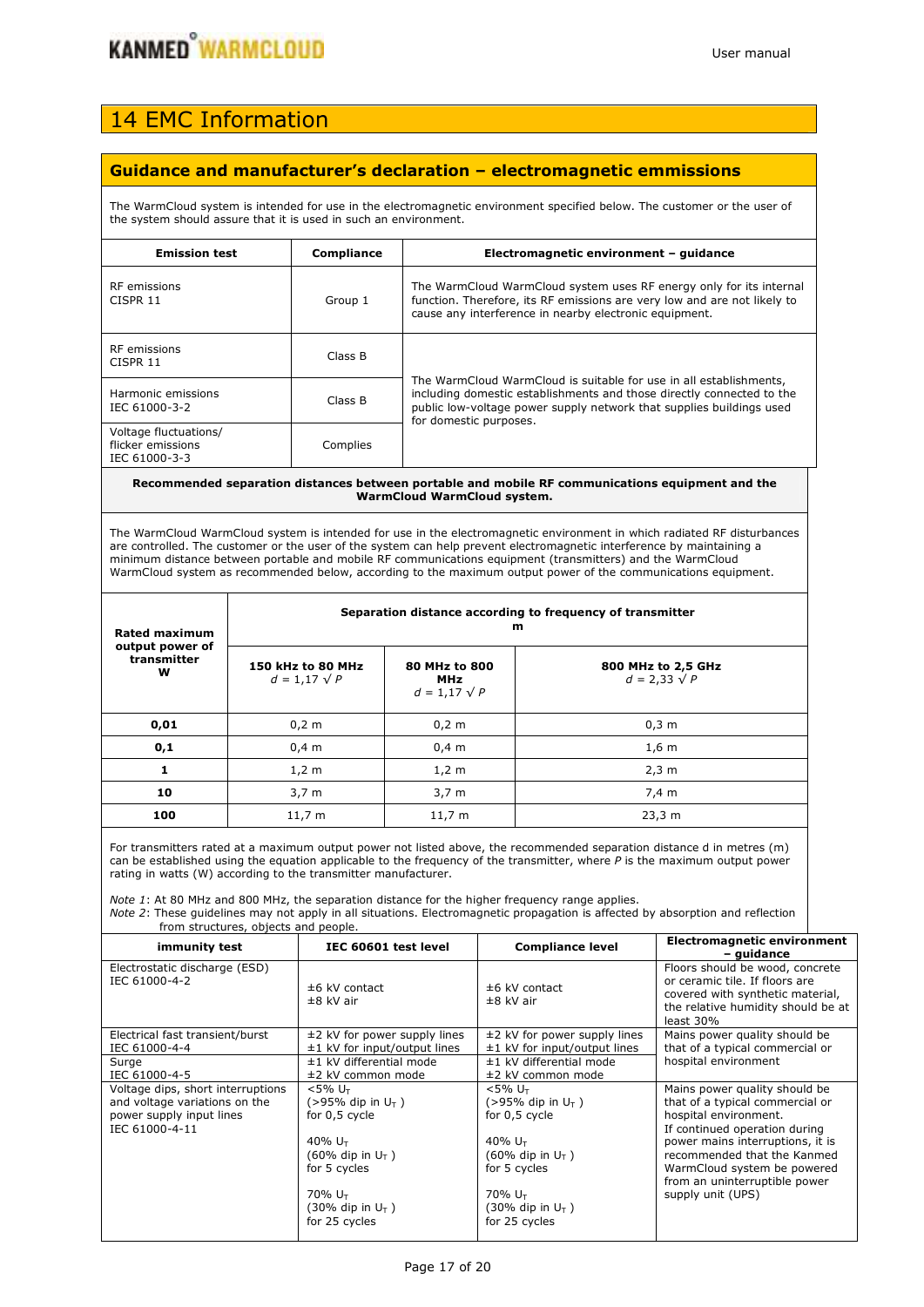

|                                                            | $<$ 5% U <sub>T</sub><br>$(>95\%$ dip in $U_T$ )<br>for 5 sec             | $<$ 5% U <sub>T</sub><br>$(>95\%$ dip in $U_T$ )<br>for 5 sec |                                                                                                                                                      |
|------------------------------------------------------------|---------------------------------------------------------------------------|---------------------------------------------------------------|------------------------------------------------------------------------------------------------------------------------------------------------------|
| Power frequency (50 Hz)<br>magnetic field<br>IEC 61000-4-8 | 3 A/m                                                                     | 3 A/m                                                         | Power frequency magnetic fields<br>should be at levels characteristic<br>of a typical location in a typical<br>commercial or hospital<br>environment |
| Note:                                                      | $UT$ is the AC mains voltage<br>prior to application of the<br>test level |                                                               |                                                                                                                                                      |

| <b>Immunity test</b>                                                                                                                                                                                                                                                          | IEC 60601 test level        | Compliance<br>level                                                                                                                                                                        | Electromagnetic environment - guidance                                                                                                                                                                                                                         |  |
|-------------------------------------------------------------------------------------------------------------------------------------------------------------------------------------------------------------------------------------------------------------------------------|-----------------------------|--------------------------------------------------------------------------------------------------------------------------------------------------------------------------------------------|----------------------------------------------------------------------------------------------------------------------------------------------------------------------------------------------------------------------------------------------------------------|--|
|                                                                                                                                                                                                                                                                               |                             |                                                                                                                                                                                            | Portable and mobile RF communications equipment should be<br>used no closer to any part of the WarmCloud system, including<br>cables, than the recommended separation distance calculated<br>from the equation applicable to the frequency of the transmitter. |  |
|                                                                                                                                                                                                                                                                               |                             |                                                                                                                                                                                            | <b>Recommended separation distance</b>                                                                                                                                                                                                                         |  |
|                                                                                                                                                                                                                                                                               |                             |                                                                                                                                                                                            | $d = 1.17 \sqrt{P}$                                                                                                                                                                                                                                            |  |
| Conducted RF<br>IEC 61000-4-6                                                                                                                                                                                                                                                 | 3 Vrms<br>150 kHz to 80 MHz | 3 Vrms                                                                                                                                                                                     |                                                                                                                                                                                                                                                                |  |
| Radiated RF<br>3 V/m<br>80 MHz to 2,5 GHz<br>IEC 61000-4-3                                                                                                                                                                                                                    |                             |                                                                                                                                                                                            | $d = 1.17 \sqrt{P}$ 80 MHz to 800 MHz<br>$d = 2.33 \sqrt{P}$ 800 MHz to 2.5 GHz                                                                                                                                                                                |  |
|                                                                                                                                                                                                                                                                               | 3 V/m                       | Where $P$ is the maximum output power rating of the transmitter in<br>watts (W) according to the transmitter manufacturer and $d$ is the<br>recommended separation distance in metres (m). |                                                                                                                                                                                                                                                                |  |
|                                                                                                                                                                                                                                                                               |                             |                                                                                                                                                                                            | Field strengths from fixed RF transmitters, as determined by an<br>electromagnetic site survey*, should be less than the compliance<br>level in each frequency range**                                                                                         |  |
|                                                                                                                                                                                                                                                                               |                             |                                                                                                                                                                                            | Interference may occur in the vicinity of equipment marked with<br>the following symbol:                                                                                                                                                                       |  |
|                                                                                                                                                                                                                                                                               |                             |                                                                                                                                                                                            |                                                                                                                                                                                                                                                                |  |
| $(\text{C})$<br>Note 1:<br>At 80 MHz and 800 MHz, the higher frequency range applies.                                                                                                                                                                                         |                             |                                                                                                                                                                                            |                                                                                                                                                                                                                                                                |  |
| These quidelines may not apply in all situations. Electromagnetic propagation is affected by absorption and reflection from<br>Note 2:<br>structures, objects and people.                                                                                                     |                             |                                                                                                                                                                                            |                                                                                                                                                                                                                                                                |  |
| * Field strengths from fixed transmitters, such as base stations for radio (cellular/cordless) telephones and land mobile radios, amateur<br>radio. AM and EM radio broadcast and TV broadcast cannot be predicted theoretically with accuracy. To access the electromagnetic |                             |                                                                                                                                                                                            |                                                                                                                                                                                                                                                                |  |

radio, AM and FM radio broadcast and TV broadcast cannot be predicted theoretically with accuracy. To access the electromagnetic environment due to fixed RF transmitters, an electromagnetic site survey should be considered. If the measured field strength in the location in which the WarmCloud is used exceeds the applicable RF compliance level above, the WarmCloud system should be observed to verify normal operation. If abnormal performance is observed, additional measures may be necessary, such as reorienting or relocating the WarmCloud.

\*\* Over the frequency range of 150 kHz to 80 MHz, field strength should be less than 3 V/m.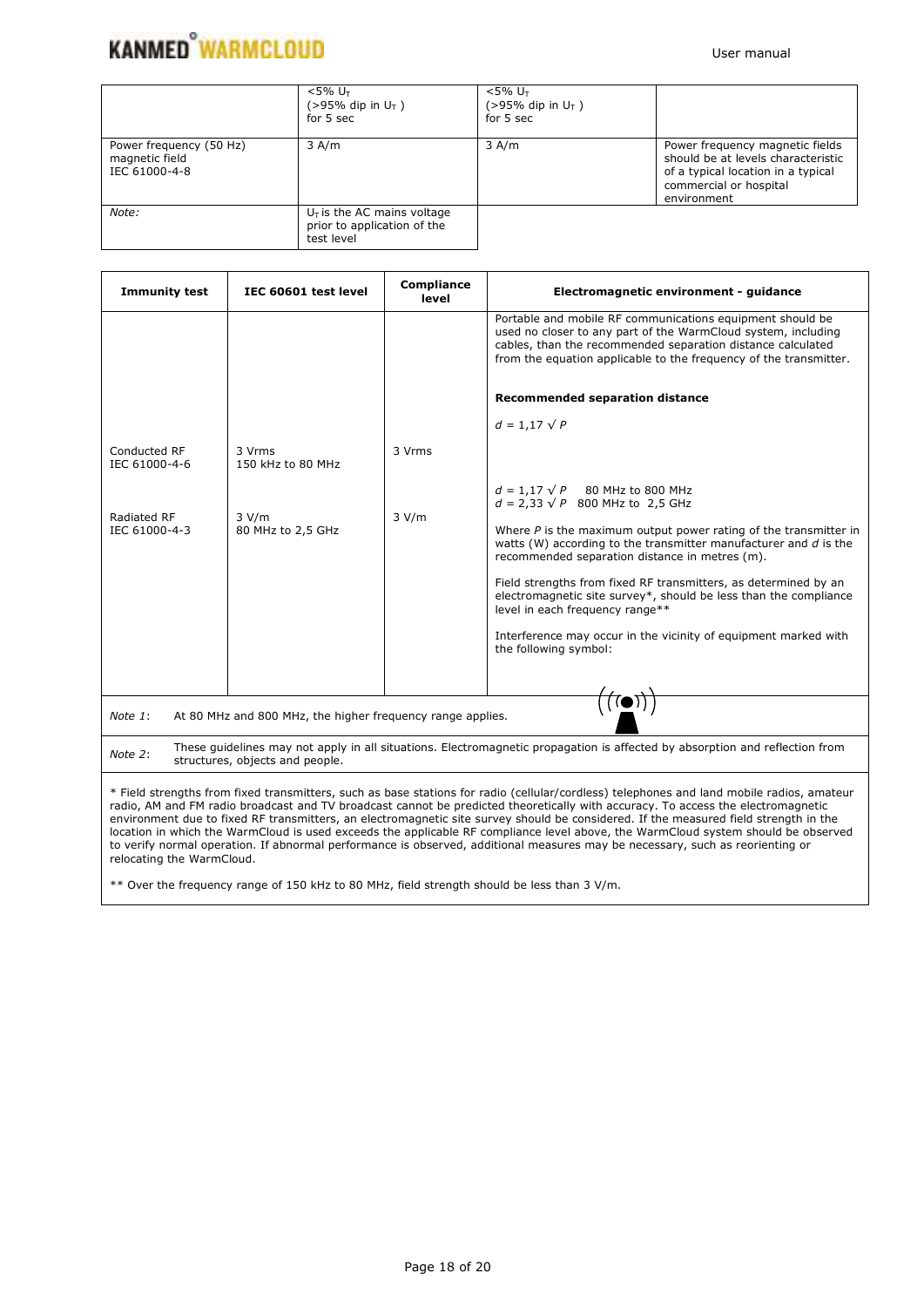# **KANMED<sup>®</sup>WARMCLOUD**